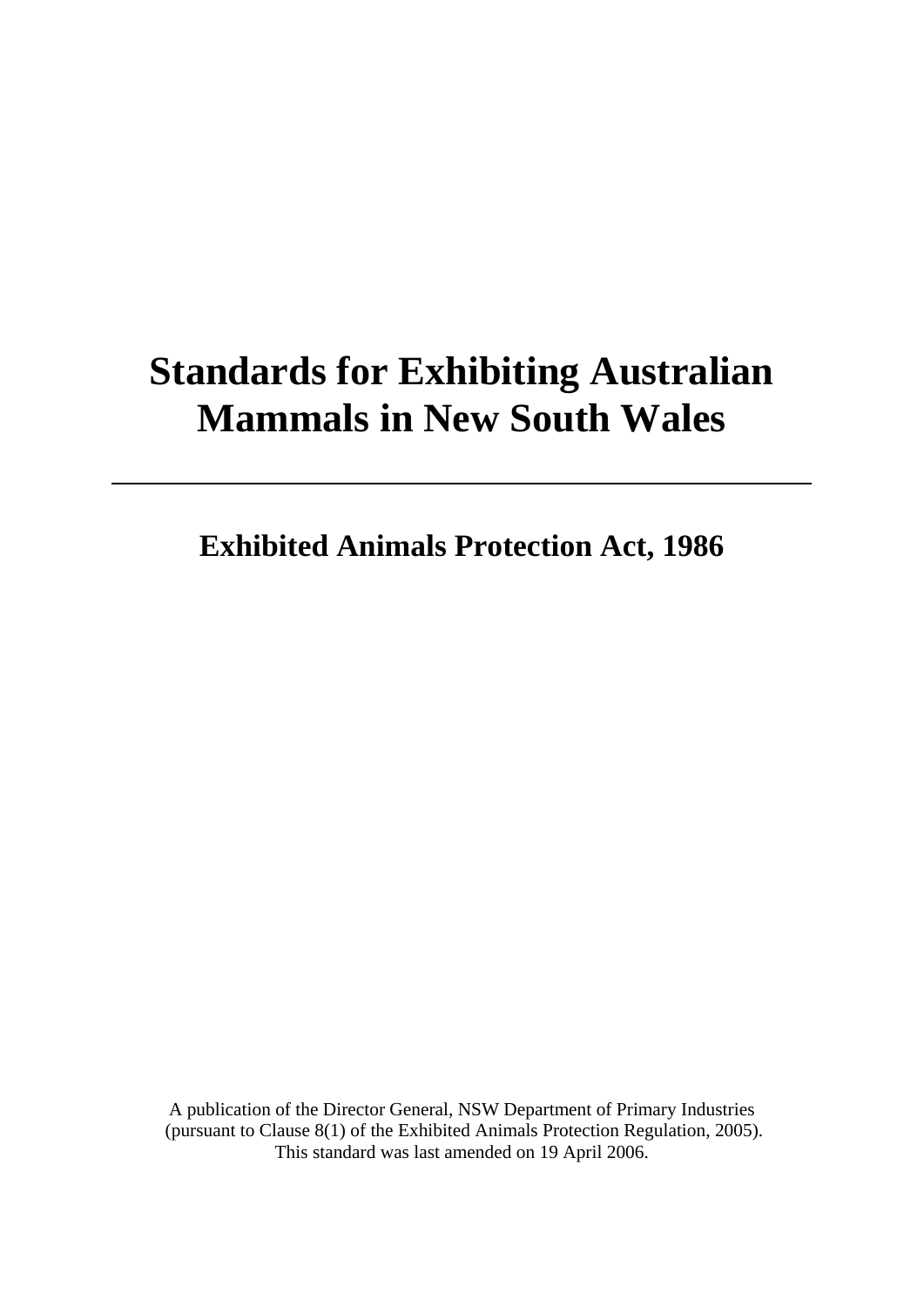## **Contents**

| Clause 1  |  |
|-----------|--|
| Clause 2  |  |
|           |  |
|           |  |
| Clause 3  |  |
| Clause 4  |  |
| Clause 5  |  |
| Clause 6  |  |
| Clause 7  |  |
| Clause 8  |  |
| Clause 9  |  |
| Clause 10 |  |
| Clause 11 |  |
| Clause 12 |  |
| Clause 13 |  |
| Clause 14 |  |
| Clause 15 |  |
|           |  |
|           |  |
|           |  |
|           |  |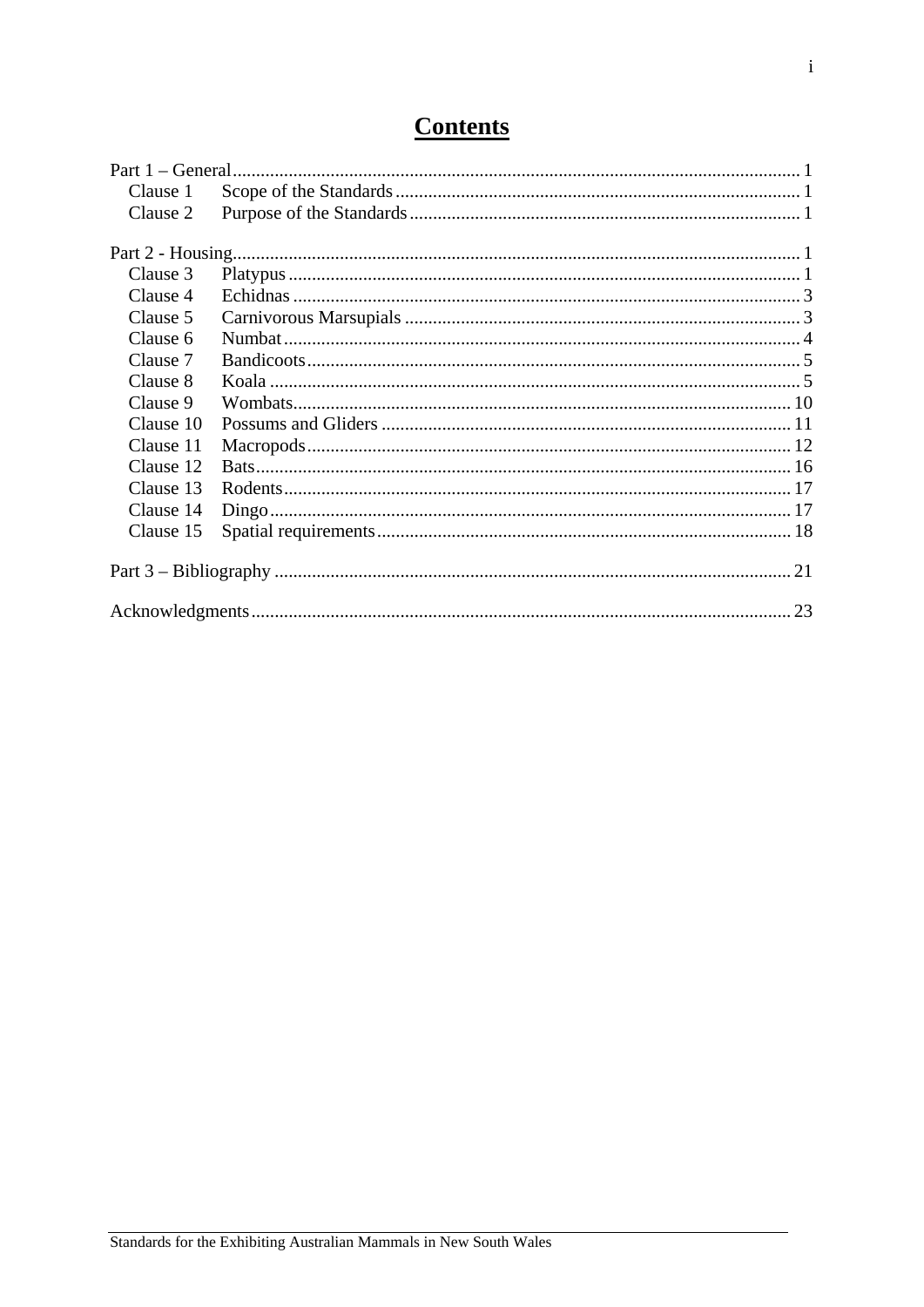## <span id="page-2-0"></span>**Part 1 – General**

- 1) These standards apply to all species of terrestrial and aquatic native Australian mammals (and does not include marine mammals) displayed, or kept for display, by exhibitors authorised under the Exhibited Animals Protection Act 1986 (EAPA) and must be used in conjunction with all other relevant existing standards and NSW Department of Primary Industries policies, where appropriate, including:
	- General Standards for Exhibiting Animals in New South Wales.
- 2) An applicant may seek the Director-General's approval to any variation of the application of these Standards. Before a variation can be approved an applicant must satisfy the Director-General that the proposed variation is appropriate for the particular species involved. The Director-General if so satisfied may approve a variation in the particular circumstances.

| <b>Clause 2</b> | <b>Purpose of the Standards</b> |
|-----------------|---------------------------------|
|                 |                                 |

- 1) The standards within this publication have been developed to maximise the welfare of animals in captivity and cover a range of areas including:
	- a) psychological and physical animal welfare;
	- b) educational value of exhibits;
	- c) public safety;
	- d) guidelines for new and existing displays; and
	- e) legal effect.
- 2) All space requirements in this document are minimum requirements. Exhibitors are encouraged to make enclosures larger than those listed in order to further increase the animal welfare benefit to the animals being held.

#### *Note*

All material found within the document in a box such as this one, is for information only.

## **Part 2 - Housing**

#### **Clause 3 Platypus**

- 1) The captive environment must provide:
	- a) for natural foraging behaviour through provision of live invertebrate food items;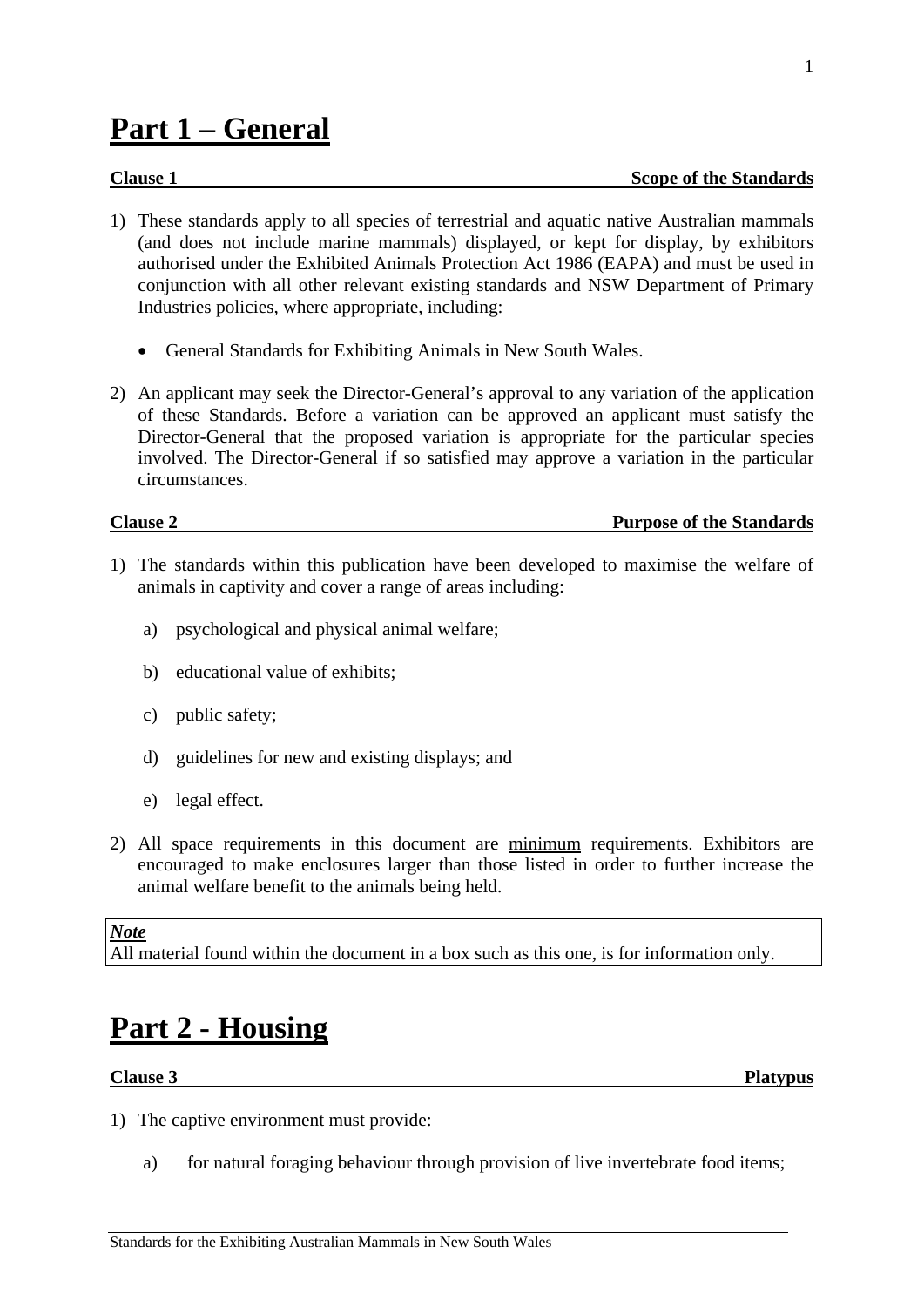- b) secure ledges or banks for protected feeding, resting and grooming;
- c) a variety of natural objects such as logs, rocks, soil and plants;
- d) a large water body with adequate water flow and/or filtration to maintain quality;
- e) a water body with a surface area of at least  $6m<sup>2</sup>$  and a depth of at least 0.4m;
- f) water temperatures and air temperatures in nest boxes similar to those experienced in the wild (less than  $25^{\circ}$ C);
- g) tunnel systems modelled on wild tunnels, e.g. with respect to length and internal dimensions, to join the feed tanks, nest boxes and displays; and
- h) nests containing clean and dry nesting material.

Nesting materials such as sphagnum moss and sea grass have been used with success.

2) The aquatic environment must be maintained to a high standard of water clarity and cleanliness, with the tank water being changed frequently if recirculating filtration is not incorporated into the system. Filter inlets must be shielded to prevent platypus becoming trapped. All endeavours must be made to minimise the presence of electrical currents, excessive noise and vibration.

#### *Note*

Electrical current can be associated with pumps and filtering equipment.

- 3) Tunnels provided for platypus must:
	- a) be at least 6 cm high and 9 cm wide internally;
	- b) be constructed of materials, such as wood or plastic, that minimise abrasion to feet, bill and fur while providing traction underfoot.

### *Note*

Care needs to be taken to ensure the wood does not have splinters or that the wood or plastic is not slippery. If required short pile weatherproof carpet can be used.

- c) not incorporate slope angles greater than  $30^\circ$ ;
- d) enable water brought into tunnels by the platypus to escape through drainage holes and/or evaporation;
- e) have interiors that are accessible via secure lids/hatches for inspection or cleaning purposes;
- f) be rainproof (if located outdoors);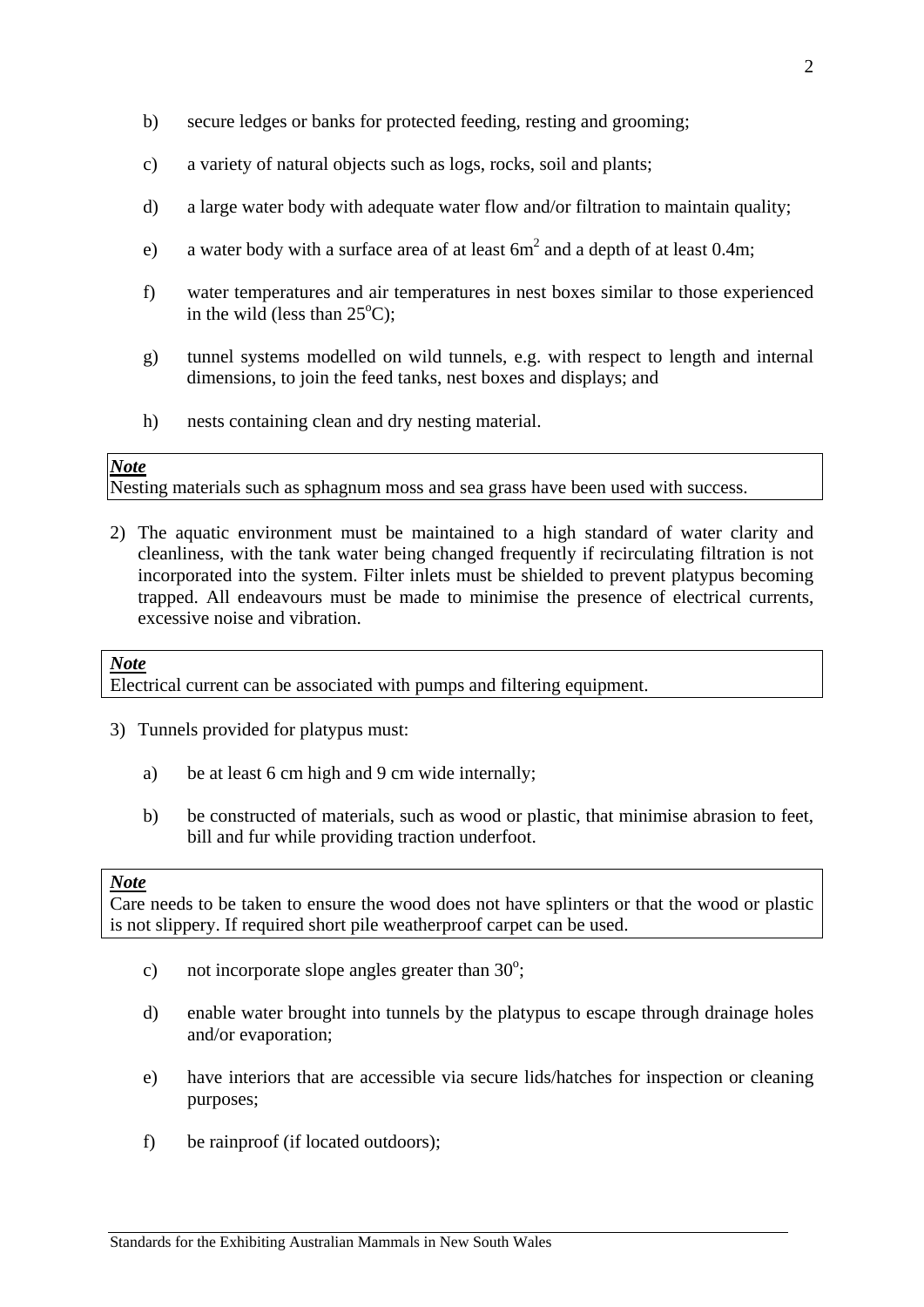- <span id="page-4-0"></span>g) be sufficiently well shaded and/or insulated so that interiors do not exceed ambient air temperatures on sunny days (must not exceed  $25^{\circ}$ C); and
- h) be fitted with sliding internal doors (or comparable device) so the tunnel can be closed or diverted if required.
- 4) Adult males must not be held in the same enclosure due to their tendency to fight. If a male and female(s) are held together they must be given at least two pools, and adequate burrows and land area to avoid each other if they choose.
- 5) If two animals are held together they must be provided with nest boxes and tunnels that have multiple entry points to allow individuals to escape from unwanted attention/aggression.

#### **Clause 4 Echidnas**

1) If a concrete floor is not used then the external walls must be submerged to a depth of at least 50cm.

#### *Note*

Exhibits for echidnas must be well built as their very strong forelimbs can allow them to pull apart wire and other materials if not well constructed.

- 2) Concrete floors can only be used if they are covered with a substrate such as soil, leaf litter or mulch to a depth of at least 40cm and ideally over 60cm.
- 3) Walls must be at least 90cm high and constructed so that echidnas cannot climb out.

#### *Note*

Care needs to be taken with overhanging shrubs or small trees as echidnas are excellent climbers.

4) Wire mesh fence construction is not permitted as echidnas are prone to cut their noses when trying to push through such fences.

#### **Clause 5 Carnivorous Marsupials**

1) Carnivorous marsupials must be contained in fully enclosed displays or facilities with solid smooth unclimbable partitions of a height that prevents escape.

#### *Note*

Openings in wire mesh should be narrow enough to prevent an animal pushing its head through.

2) Mature Tasmanian devils may be contained in open enclosures. Fences for open enclosures must be at least 1.2m high and be constructed of smooth material to stop animals climbing out. An inward horizontal or slanted overhang (at least 30cm wide) or stand off barrier must also be provided to minimise the likelihood of members of the public coming in contact with the Tasmanian devils.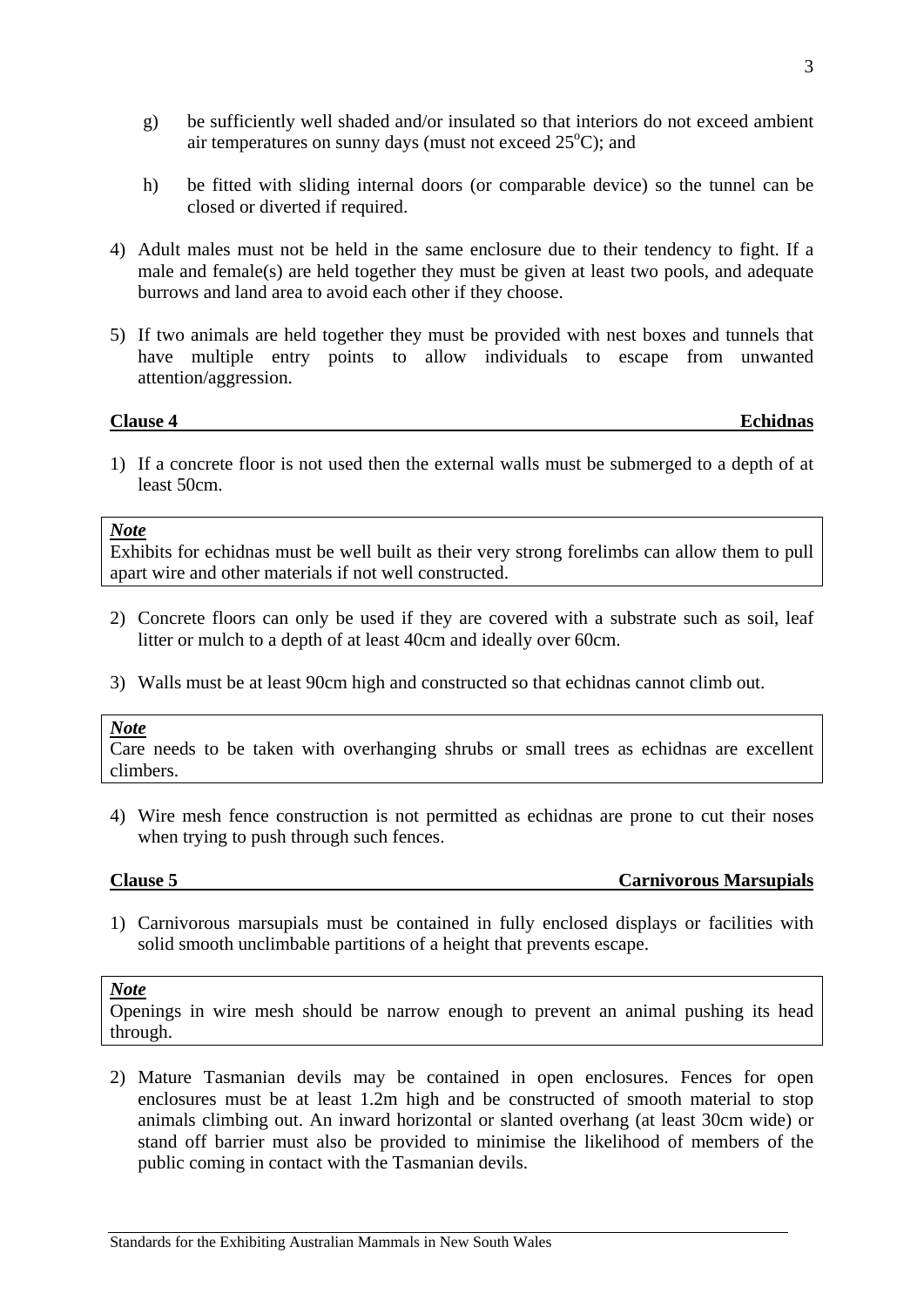<span id="page-5-0"></span>3) Large carnivorous marsupials such as spotted-tailed quolls and Tasmanian devils must have a double door entry into the enclosure to minimise the risk of escape.

#### *Note*

 $\overline{T}$  in strips, 0.3-0.5m wide, added to the top of enclosure walls at an angle of 45 $^{\circ}$  have also been used with success in keeping in eastern quolls.

- 4) In open exhibits, vegetation or exhibit furniture must not be placed near or be allowed to grow over the enclosure boundary as this can provide escape opportunities.
- 5) Tasmanian devil enclosures with soil floors must have wire mesh buried a minimum of 50cm below the soil surface. This may not be needed if the footings to the outside of the exhibit go down at least 50cm and in at a right angle of 30cm.
- 6) Basking opportunities must be provided for all species of dasyurids in the form of direct access to the sun (especially for quolls and Tasmanian devils) or with the use of heat lamps or heat mats (eg. for small species).

#### *Note*

Access to natural sunlight is recommended as it is not known whether artificial lights provide sufficient substitute. Natural light cycles appear to be important in the successful breeding of many species of dasyurids.

#### **Clause 6** Numbat

- 1) Numbats are very good climbers so they must be contained in fully enclosed displays or facilities with solid smooth unclimbable partitions of a height that prevents escape.
- 2) Shrubs, tussocks, rocks, hollow logs and suitable nesting material must be provided for shelter.

#### *Note*

Hollow logs with entrance dimensions of approximately 70 x 80mm to 70 x 120mm are used by numbats as refuges, so the provision of a number of these logs is very important. Nests are used by both sexes and are made from finely shredded bark, grass, and eucalypt leaves and can be found in both hollow logs and burrows.

3) The aspect of the enclosure must allow numbats the opportunity to sun bake during the majority of the daylight hours.

### *Note*

The position of the enclosure appears to be important as sun basking appears to be an essential feature of the thermoregulation of numbats.

#### *Note*

To increase activity 70% shade cloth can be added over half of the enclosure, as numbats normally become inactive when the temperature exceeds  $30^{\circ}$ C.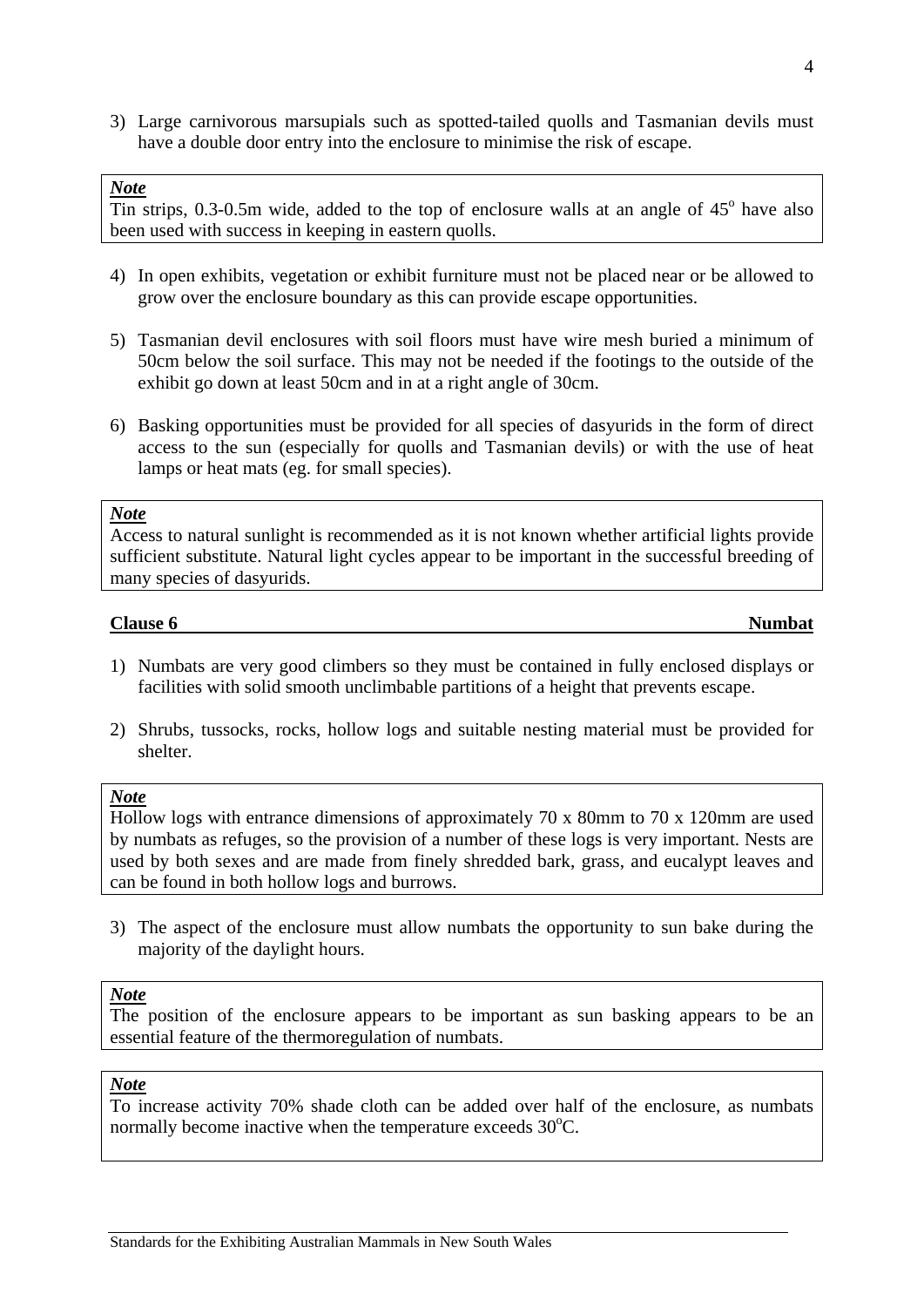<span id="page-6-0"></span>Heat lamps may also be provided. Generally numbats appear to prefer hotter drier climates and do not tolerate cold wet climates.

4) The substrate must contain sufficient soft soil to allow the numbats to dig burrows (ideally heavy sand or light clay in which roots of trees and shrubs provide some structure) extending 0.5m below the surface. The soil must also be well drained and stable enough that it does not collapse.

#### *Note*

Encouraging animals to use nest boxes may be preferred as this allows the animals to be more easily accessed and reduces the chance of deaths as a result of tunnels collapsing.

5) A nest box for each individual must be supplied, with dimensions of 12 x 12 x 75cm and an entrance hole of 60cm in diameter at one end.

#### **Clause 7 Bandicoots**

- 1) A layer of soil, sand, leaf litter and/or mulch to a depth of at least 10cm must be provided so the bandicoots can dig a nest depression in which to nest.
- 2) Bandicoot enclosures must include tussocks, hollow logs and branches.

#### *Note*

Bandicoots frequently make their nests at the base of tussocks, hollows logs and branches. Caution should be taken with old dry browse as the sharp ends may cause injuries to the eyes.

3) Enclosure walls must be unclimbable for bandicoots to a height of at least 1.2m.

#### *Note*

Some bandicoots, such as the eastern barred bandicoot, can jump and/or climb mesh which can result in injuries to their snout and feet.

The use of closely woven shade-cloth over mesh has also been used successfully to prevent climbing.

4) The enclosure must allow all enclosed bandicoots to shelter from the prevailing weather conditions, including rain and wind.

### **Clause 8 Koala**

1) General Requirements

- a) Construction
	- i) Enclosures, or the perimeter fence in the case of an establishment where koalas are permitted to free range, must be designed in such a way as to prevent the entry of wild koalas. This requirement only applies to establishments located in areas where wild koalas are known to occur.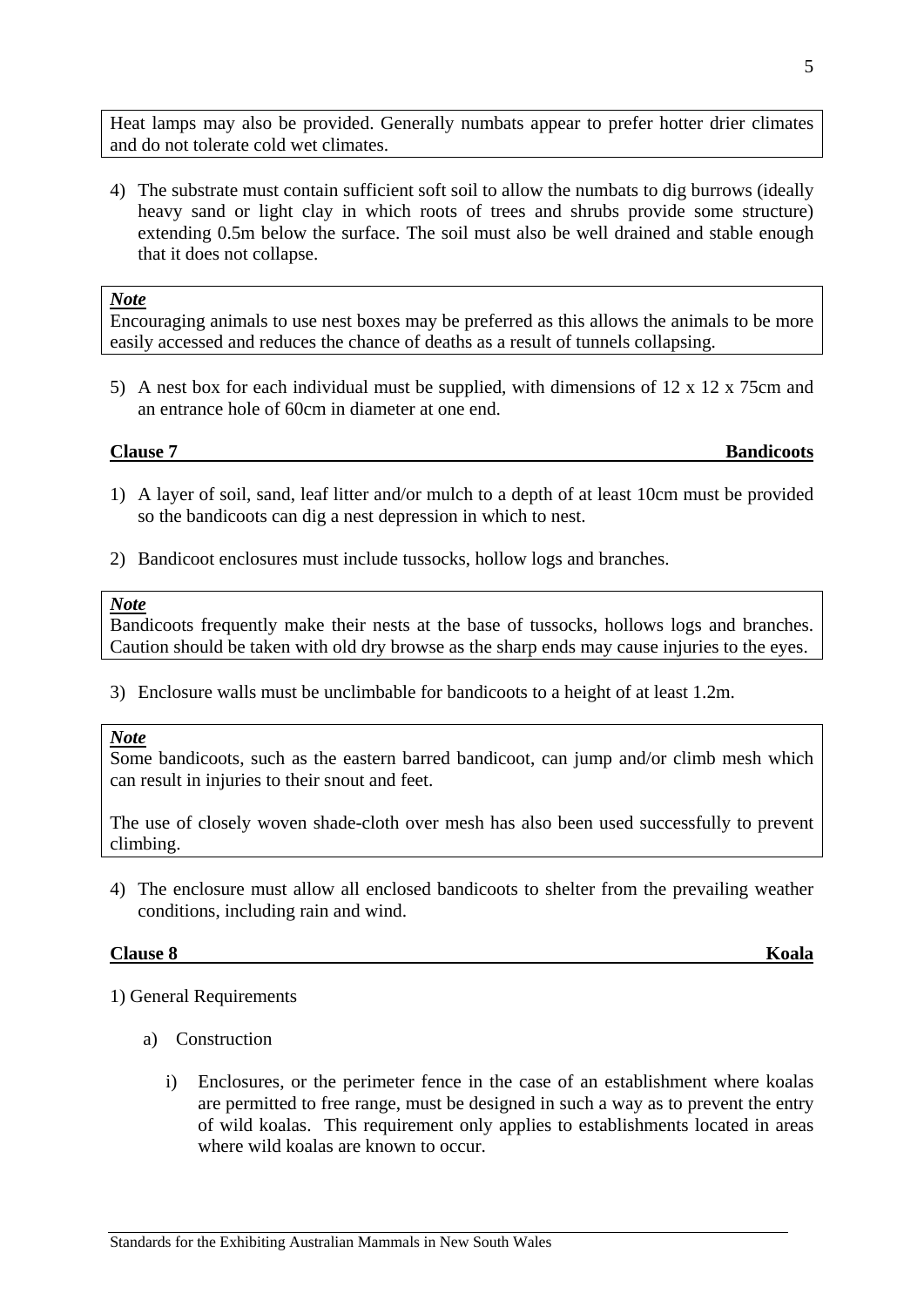- ii) Enclosures may be of open, semi-enclosed or totally enclosed design.
- iii) Sufficient shelter must be provided to allow protection from wind, rain and extremes in temperature and allow sufficient access to shade during the hot periods of the day.
- iv) The size and shape of enclosures for koalas must provide freedom of movement, both vertically and horizontally.
- v) The enclosure must be well drained and have either a readily cleanable substrate or be of a material that can be replaced to avoid the accumulation of faeces and urine.
- vi) Concrete floors, due to their lack of naturalism, are unacceptable for exhibits, unless overlayed with well drained natural substrate such as course sand, leaf litter or gravel.
- b) Isolation Facilities

Suitable isolation facilities must be provided for quarantine of incoming or sick animals.

c) Protection from Noise, Harassment and Stress

Each operator exhibiting koalas to the public must:

- i) provide a sufficient number of experienced, identifiable staff in attendance at any session allowing visitors to interact with koalas to protect the koalas from abuse and harassment where koala interaction occurs and to ensure that undue stress on the koalas does not occur;
- ii) ensure that koalas are not placed directly on any visitor or directly held by any visitor for any purpose. Interaction of koalas by members of the public must be restricted to patting, stroking and cuddling to the extent of putting an arm around the koala while the animal remains on a fixed perch; and
- iii) ensure that the koalas are not repeatedly removed from objects to which they are clinging.

d) Enclosure Furniture

- i) There must be at least two tree forks per koala not less than 1.8 metres above ground and not closer than 0.9 metres to the next fork.
- ii) All supports and branches must provide sufficient traction for koalas to climb easily and safely.
- iii) Enclosure substrate for exhibits must include sufficient ground layer vegetation to provide a naturalistic setting.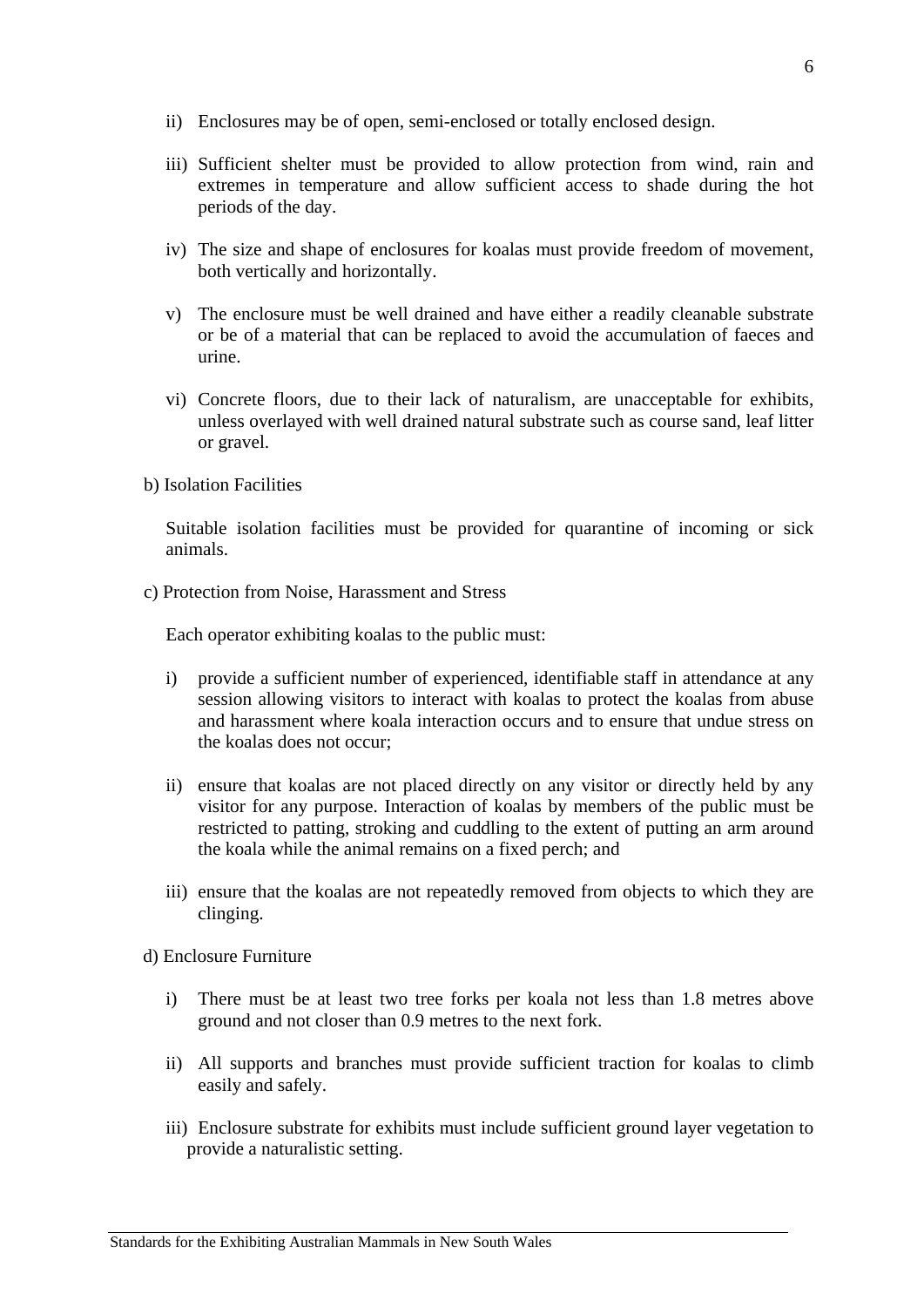#### 2) Hygiene

Substrate of enclosures must be cleaned daily unless the enclosure is large enough that the natural rate of faecal decay is enough to inhibit accumulation of faecal material. The supports and branches must be replaced as necessary and be maintained in a clean and hygienic condition, free from the accumulation of faeces and urine.

#### 3) Records

#### a) Identification

Each koala must be individually identified by an approved method of identification. The only approved method of identification is Trovan compatible Passive Integrated Transponder (PIT) tags. Additional methods may be used in addition to PIT tags.

#### b) Record-Keeping

- i) Establishments must keep records of all koalas on an individual basis in a form that can be quickly and easily examined, analysed and compared with those kept by other establishments.
- ii) All documents and other information pertaining to each animal, including records from previous locations, must be kept safely. Animals moving to new locations must be accompanied by copies of all records relevant to those animals.

iii) The records must provide for each koala at least the following information:

- the correct identification number, scientific name, any personal name and any distinctive markings;
- the origin (i.e. details of the wild population or of the parents and their origin, and of any previous location);
- the dates of acquisition and disposal, with details of circumstances and addresses;
- the date or estimated date of birth, and the basis on which the date is estimated, or the date of the first emergence of the juvenile from the pouch;

### *Note*

The date of birth can be estimated from growth curves shown in Bach (1998) and Jackson (2003).

• weight on arrival, and thereafter monthly. The requirement for weighing animals monthly does not apply to koalas that are either free-ranging within the perimeter barrier of the establishment, or are not dependent on hand-feeding for nourishment;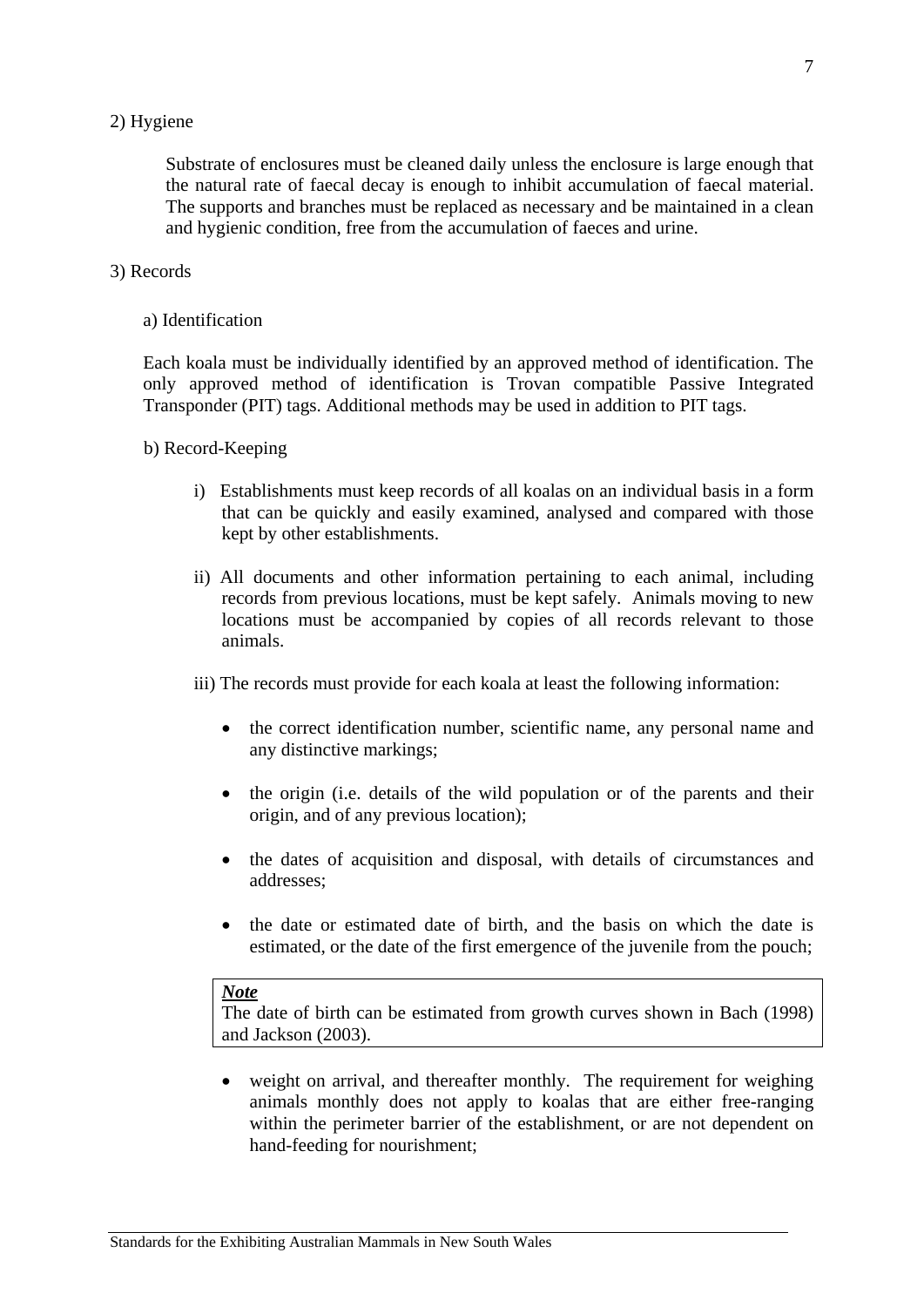8

- clinical data, including results of physical examination by a qualified veterinarian, and details of and date when any form of treatment was given, together with results of routine health examinations;
- breeding and details of any offspring; and
- the date of death and the results of the post mortem reports which must be performed by a qualified veterinarian.
- iv) The Director-General may require records of daily leaf collections to be maintained, including details of:
	- leaf species;
	- area of collection; and
	- weights of leaves before and after feeding.
- v) Records may be required to be submitted to the Director-General at three monthly intervals for a period of two years from the date of initial issue of a permit to exhibit koalas.
- 4) Diet and Food Collection
	- a) General
		- i) An establishment applying for a permit to exhibit koalas must satisfy the Director-General that it has guaranteed access to adequate fresh supplies of leaves from at least three suitable koala food tree species. This is important when particular species can be susceptible to insect attack at particular times of the year. Known food trees include the species listed below:

| Eucalyptus botryoides    | Southern Mahogany              |
|--------------------------|--------------------------------|
| Eucalyptus camaldulensis | River Red Gum                  |
| Eucalyptus camphora      | <b>Broad-leafed Sally</b>      |
| Eucalyptus citriodora    | Lemon-scented Gum              |
| Eucalyptus cypellocarpa  | <b>Mountain Grey Gum</b>       |
| Eucalyptus globulus      | <b>Tasmanian Blue Gum</b>      |
| Eucalyptus goniocalyx    | Long-leafed Box                |
| Eucalyptus grandis       | <b>Flooded Gum</b>             |
| Eucalyptus haemastoma    | <b>Scribbly Gum</b>            |
| Eucalyptus maculata      | <b>Spotted Gum</b>             |
| Eucalyptus microcorys    | Tallowwood                     |
| Eucalyptus nicholii      | <b>Small-leafed Peppermint</b> |
| Eucalyptus obliqua       | Messmate                       |
| Eucalyptus ovata         | Swamp Gum                      |
| Eucalyptus paniculata    | Grey Ironbark                  |
| Eucalyptus pilularis     | <b>Blackbutt</b>               |
| Eucalyptus propinqua     | <b>Small-fruited Grey Gum</b>  |
| Eucalyptus punctata      | Large-fruited Grey Gum         |
|                          |                                |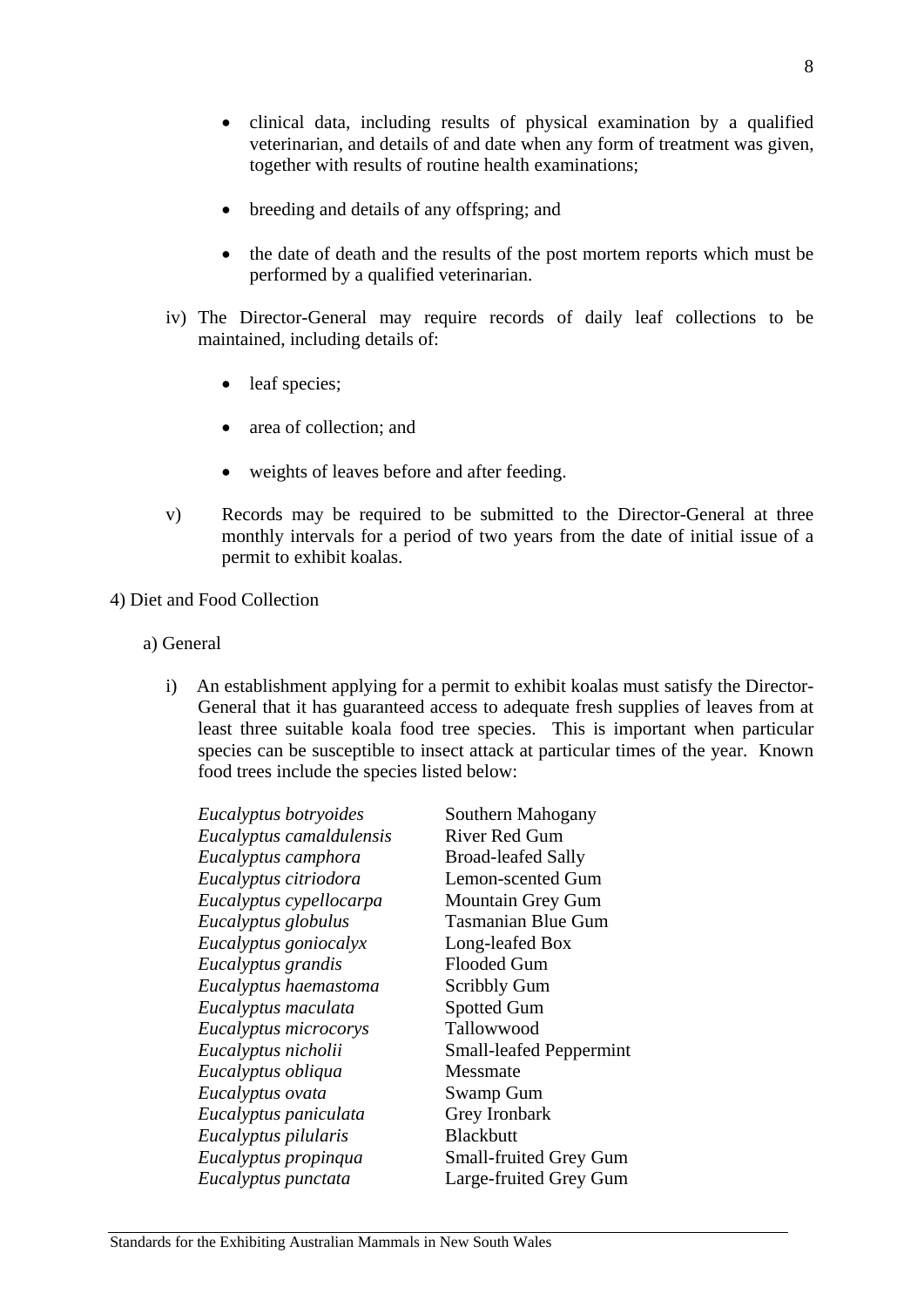| Eucalyptus radiata      | Narrow-leafed Peppermint |
|-------------------------|--------------------------|
| Eucalyptus robusta      | <b>Small Mahogany</b>    |
| Eucalyptus rubida       | <b>Candle Bark</b>       |
| Eucalyptus saligna      | <b>Sydney Blue Gum</b>   |
| Eucalyptus scoparia     | Wallengarra White Gum    |
| Eucalyptus sideroxylon  | Red Iron Bark            |
| Eucalyptus tereticornis | <b>Forest Red Gum</b>    |
| Eucalyptus viminalis    | Manna Gum                |

- ii) A sufficient quantity of eucalypt leaves must be provided continuously and replaced at least once daily.
- iii) Keeping staff must be able to recognise the above species of eucalypts within their region and/or plantation in order to provide adequate food of the correct species.
- iv) The Director-General may require a plantation of suitable *Eucalyptus* species to be established to ensure the supply of food for koalas. In these plantations 1000 trees are required to be planted for each koala.

The requirement for eucalypt plantations, the need for 1000 trees per koala and eucalypt plantation guidelines is outlined in Jackson (2003) and Knight (2004).

- v) Preferred species of eucalypt must be supplemented by a variety of different species of eucalypt as a precaution against local or seasonal differences in digestibility and palatability of dietary leaf matter. Both young and mature leaves must be provided.
- vi) Feed must be presented as close and accessible to the koalas perch as possible and care taken to prevent wastage of feed that is placed out of reach
- vii) Fresh soil must be provided, but not around the base of perches, to provide for supplementation of mineral intake or alternatively a mineral salt lick be provided.
- viii)Clean accessible drinking water facilities must be provided. Water must be replaced at least once daily.
- b) Quality of Food Leaves

Frequency of leaf cutting and the operation of leaf storage facilities must ensure the koalas receive palatable, uncontaminated, nutritionally adequate food leaves.

#### 5) Transport

a) Quarantine

Koalas to be transferred between establishments must be subject to a period of 30 days quarantine at either the importing or exporting establishment unless an exemption from the quarantine period is advised and certified by a veterinarian following a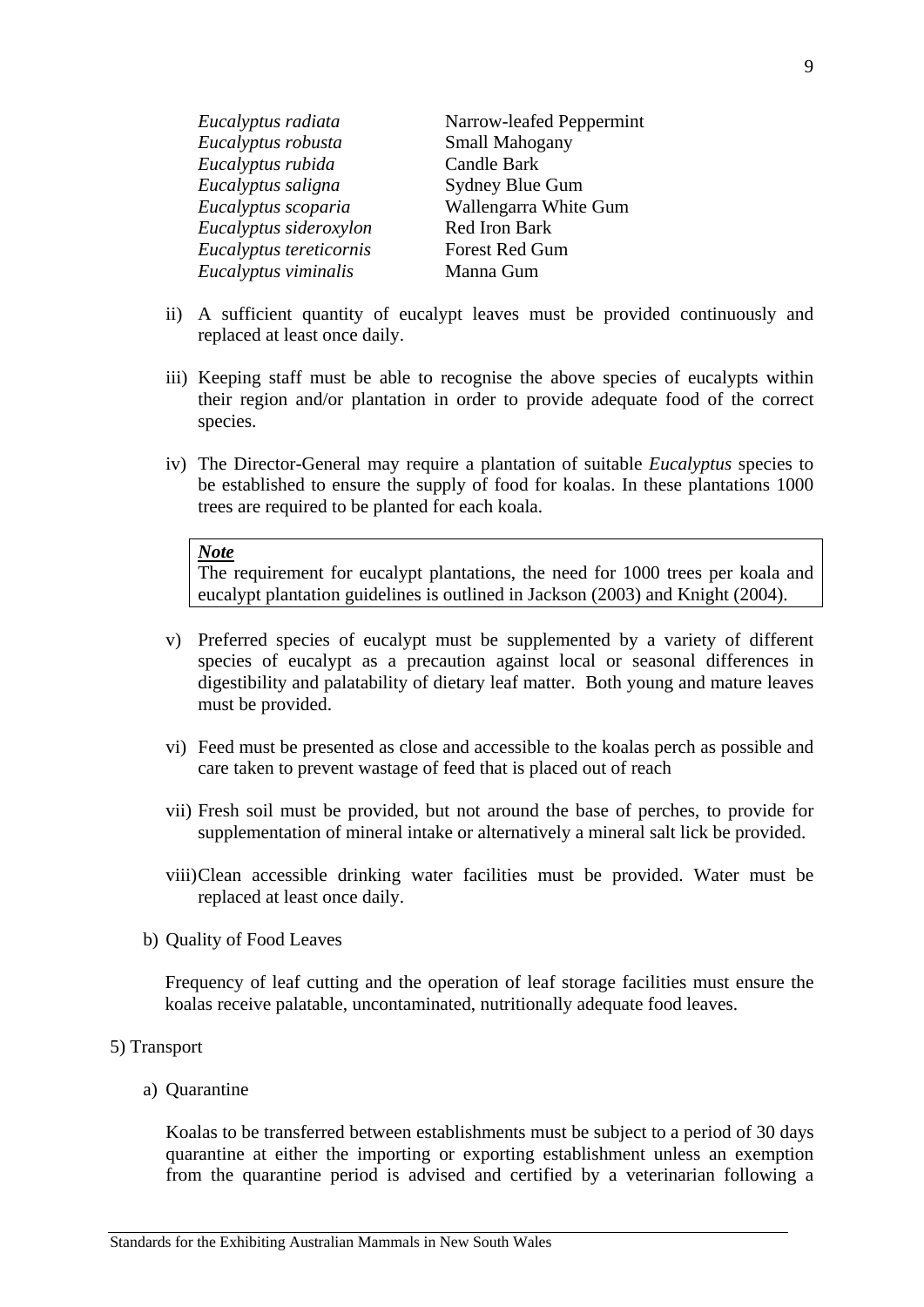<span id="page-11-0"></span>complete veterinary examination. The certificate must also establish that the koala is:

- i) not in a weakened or emaciated condition; and
- ii) is free from signs of clinical disease of:
	- keratoconjunctivitis,
	- pneumonia,
	- dermatitis, and
	- urogenital discharge,

#### b) Transport Cage

Koalas must be transported individually in solid framed cages measuring at least 95cm x 75cm x 95cm high. The cages must have removable, leak proof metal drop trays fitted at the base. Sides and top must be of stout wire mesh and be fitted with light hessian or shade cloth covers. Each cage must be fitted with a resting branch providing at least two forks.

c) Feeding in Transit

- i) Koalas must each be accompanied by at least 3.6kg of the leaves on which they are normally fed; the leaves being left on the stem and the base of the stem remaining in water or sealed.
- ii) One kilogram of these leaves must be placed in the cage with the koala before departure.

### d) Stress Reduction

- i) Koalas must not be subjected to temperatures greater than  $30^{\circ}$ C or less than  $10^{\circ}$ C during the trip.
- ii) Koalas must be accompanied by a keeper familiar with the animals being transported, except during air transport.
- iii) Noise must be minimised during transport.
- iv) Time from caging for transport to destination arrival must be minimised.

**Clause 9 Wombats**

- 1) The exhibit structure for wombats needs to be strongly made as they are highly destructive due to their very powerful build and digging habits.
- 2) Treated timber must not be used in the construction of the exhibit as wombats may chew these materials.
- 3) The floor must be composed of soil with a mesh underlay or concrete layer to prevent them from escaping under the fence.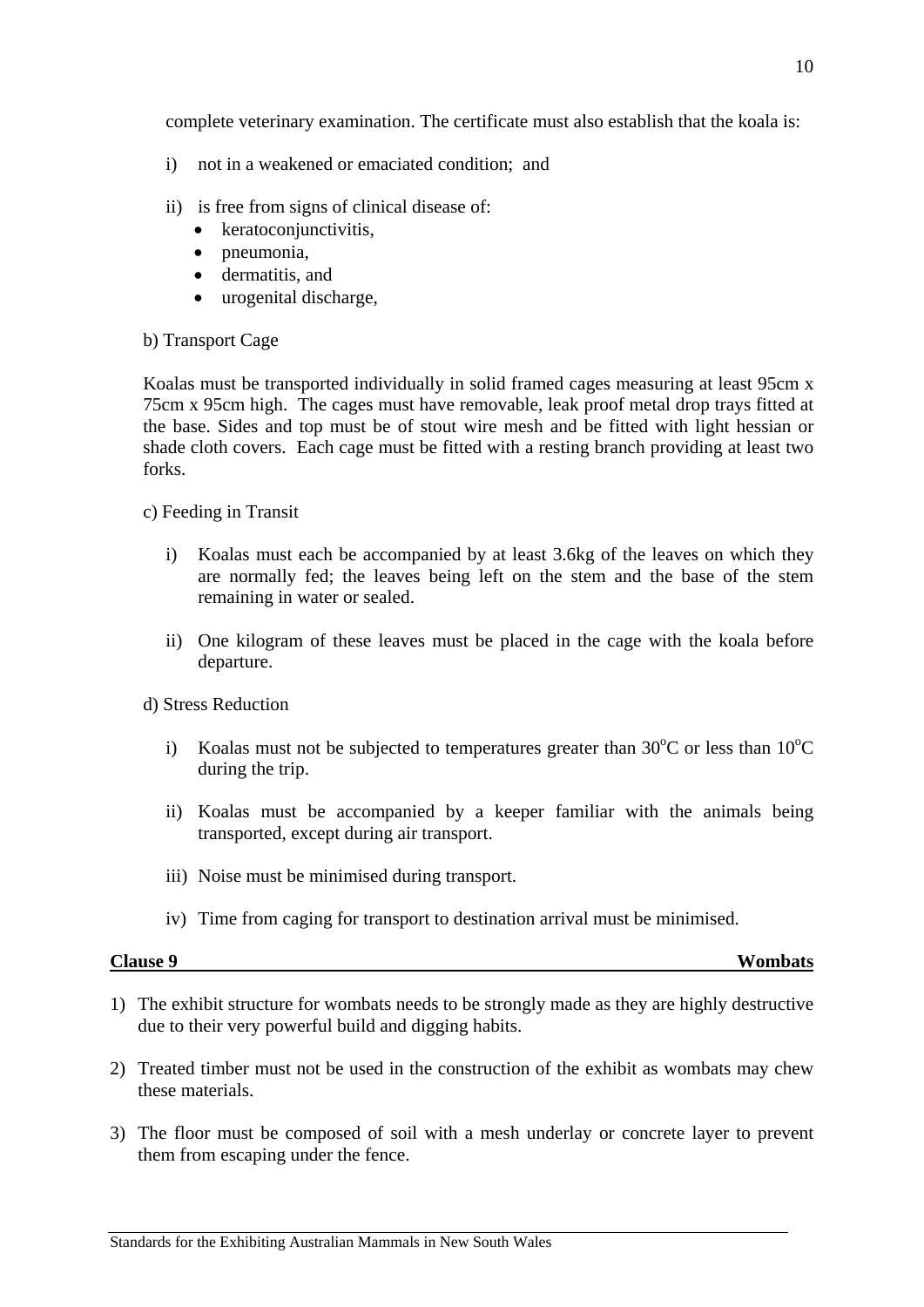- <span id="page-12-0"></span>4) The surrounding wall must be a minimum of 1.2m high. Suitable fencing techniques can include smooth surfaces, cyclone wire, brick and pool fencing. Submissions can be made to the Director General for lower enclosure fence heights (down to 0.9m) depending on the methods used on the top of the fence.
- 5) In any display where wombats cannot construct burrows, appropriate measures must be taken to provide them with adequate shelter so that they can behaviourally thermoregulate and feel secure. This shelter can be either in the form of mock rock burrows, camouflaged concrete pipes or hollow tree trunks and overstorey planting.
- 6) Where natural burrows are allowed to be constructed, the substrate must be composed of adequate clay material to minimise the occurrence of burrow collapse.
- 7) Adequate shading during warm weather (ie  $>25^{\circ}$ C) must always be provided.

Common wombats generally prefer to be solitary in captivity, whereas hairy-nosed wombats are more social and can usually be held in pairs or small groups.

#### *Note*

Although common wombats live in temperate environments and hairy nosed wombats can live in semi-arid environments, the temperature in their burrows is approximately  $17\text{-}20^{\circ}\text{C}$ and the humidity is 60-70% year round. Wombats do not sweat, which is useful for conserving water, but this makes them very susceptible to heat stress. Common wombats can show signs of overheating when temperatures exceed  $24^{\circ}$ C or at 33-35 $^{\circ}$ C for hairy-nosed wombats. Deaths are known to occur at temperatures above 38°C. Therefore it is important to provide shade and cool areas to retreat to during hot weather, which can be achieved by using sprinklers and adequate shading.

8) Wombats must be maintained on a high fibre, low crude protein diet. Dry dog food must not be offered.

### *Note*

If the wombats do not have free access to natural forage they should be provided with freshly cut grass and hay should be provided every day and items such as rolled oats, sweet potato, apple, carrots and corn on the cob should only be offered in small quantities.

#### **Clause 10 Possums and Gliders**

- 1) Enclosures must contain visual barriers. This must include living or freshly cut foliage of native species of plants.
- 2) A variety of appropriately sized nest boxes and/or tree hollows must be provided to offer a refuge for the animals and allow them to nest away from other aggressive individuals. If held out doors nest boxes and tree hollows must be placed in a position of the enclosure where they are protected from inclement weather.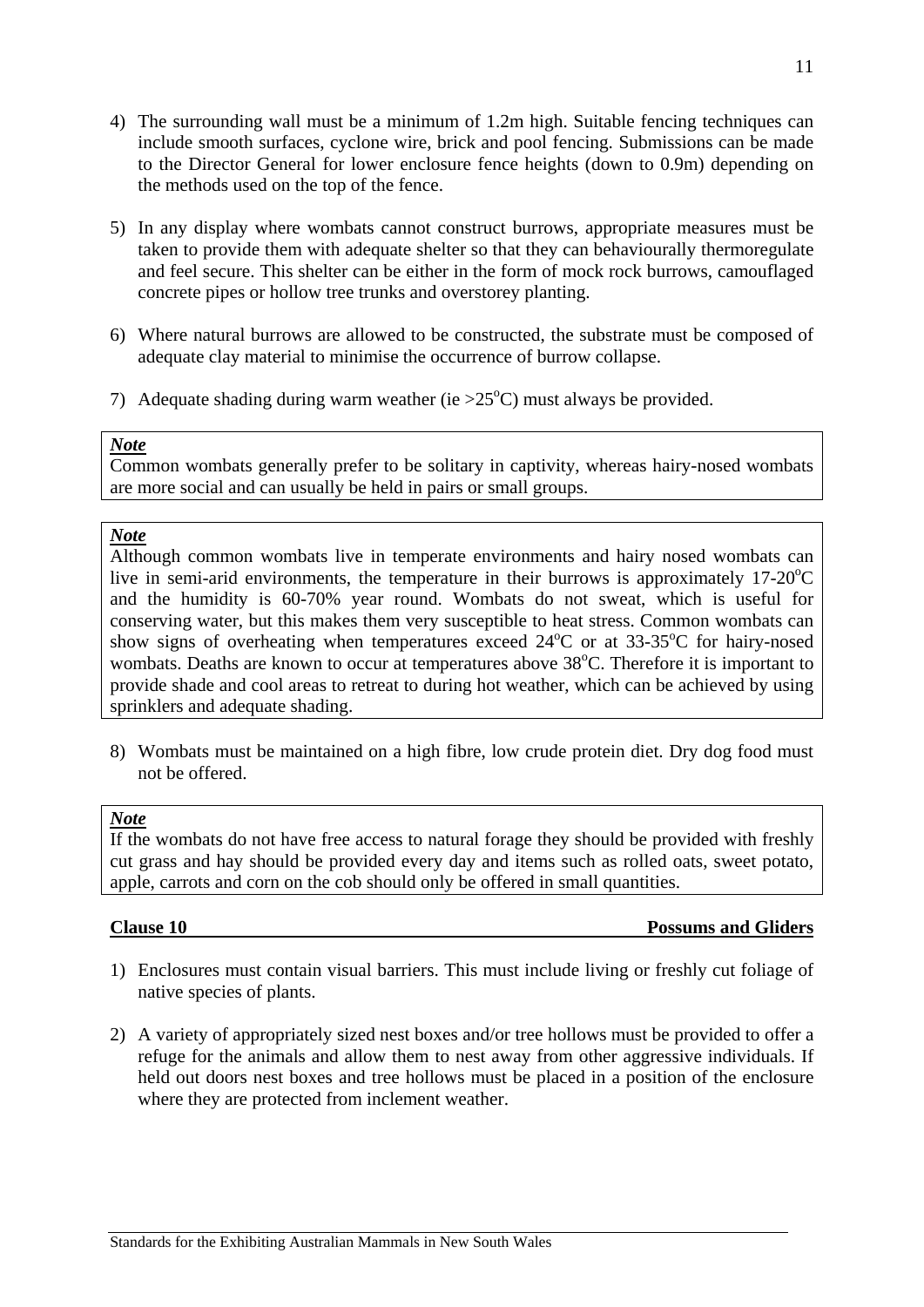<span id="page-13-0"></span>Behavioural enrichment should be provided in the form of flowers, foliage and branches (eg stringybark) of native species to provide additional food and nesting material.

- 3) Adequate climbing and gliding opportunities must be provided.
- 4) Some species such as *Petaurus* gliders, Leadbeater's possum and honey possums generally live in family groups, or in the case of feathertail gliders, in large extended groups, so this social structure must be provided for.

| <b>Clause 11</b> | <b>Macropods</b> |
|------------------|------------------|

- 1) Facilities
	- a) Construction
		- i) Unless temporary holding yards can be constructed, all macropod enclosures must incorporate an adjoining holding yard(s). A number of display enclosures may make use of the same holding yard. The size of holding yards must not fall below one third of the minimum requirements for display enclosures.
		- ii) The enclosure must be well drained and the substrate predominantly of compacted inert material, which is non-abrasive to macropod feet. Concrete is only acceptable for short term holding/hospital enclosures.
	- b) Fences
		- i) Establishments exhibiting macropods must have a dog and fox-proof perimeter fence.

### *Note*

A fence that has a vertical mesh face at least 2m above the ground, with 0.5m beneath ground and 0.5m overhanging outwards at 45 degrees above horizontal complies with this requirement. Other alternative fence designs may comply. Fences without the 45-degree overhang may be approved if they incorporate appropriately fitted operational electric hotwires or are constructed from smooth unclimbable panels.

- ii) Enclosure fence heights may be less than 2m high if the perimeter fence is predator proof.
- iii) If climbing species (musky rat kangaroo, rock wallabies, tree kangaroos and bettongs) are to be enclosed by unroofed fences, then the fences must be made of a material which is not climbable or rimmed by 45 degree overhang that is 0.5m wide facing into the enclosure.
- iv) Fences must not incorporate obstacles protruding out from the fence line (including poles supporting the fence) into the enclosure.
- v) Straining wires for fences must be on the outside of the enclosure.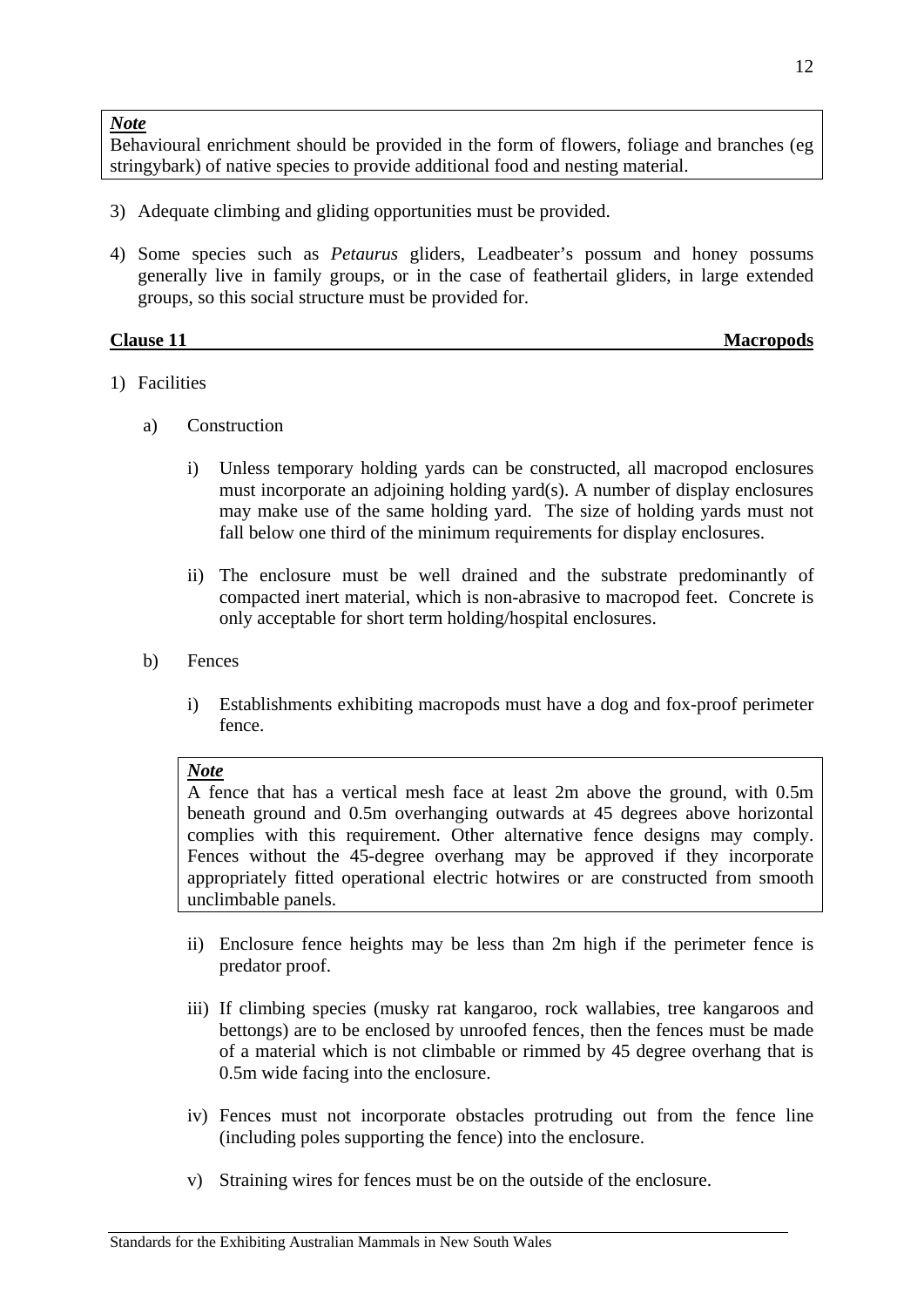- vi) Changes in the direction of fence lines must be as smooth as possible. Any fence angle change must be clearly visible to the macropods. Where there is dense planting behind changes in the angle of wire mesh fences, the fence must be of more visible construction. Bushes may be planted inside the enclosure, or loosely fitted wire mesh may be placed across corners to reduce the impact of a macropod encountering sharply angled corners.
- vii) Mesh size of wire fences must be sufficiently small to ensure that the enclosed macropods cannot get their heads caught.

Deer fencing is not considered adequate as the macropods can get their head caught in the fencing if they run into it.

- c) Enclosure Furniture
	- i) Enclosure furniture and fittings must be of such style and position as to prevent the likelihood of injury and, in particular, must not be placed so as to provide an obstacle which will injure a macropod running a fence line.
	- ii) Suitable ground cover and/or other sight barriers must be provided so that individuals can isolate themselves visually from the viewing public and other macropods sharing the enclosure.
	- iii) Ground cover must be arranged so as to provide numerous pathways and hiding loci, which serve to prevent stereotypic behaviour.
	- iv) Shelter: All animals must be provided with a means of sheltering from wind, rain and extremes of temperature and sunlight. (This requirement may be fulfilled by providing a combination of ground cover and external plantings.)
	- v) There must be sufficient soft substrate/bedding to allow all macropods to create a 'hip-hole' for comfortable resting.
	- vi) Without limiting the generality of (b), suitable ground cover for the following macropod species includes:

| Musky rat-kangaroo, bettongs, hare | Rocks,<br>tussocks,<br>grass<br>low     |
|------------------------------------|-----------------------------------------|
| wallabies, nailtails wallabies,    | plants/bushes, small shade trees, solid |
| dorcopsis wallabies, pademelons,   | and hollow logs, dried grass, leaves to |
| quokka                             | make nests, soil deep enough for        |
|                                    | burrowing species to make warrens       |
| Rock wallabies, wallaroos          | Large rocks forming a rock knoll, rock  |
|                                    | crevices, caves, overhangs,<br>low      |
|                                    | growing shrubs/bushes, small shade      |
|                                    | trees.                                  |
| Tree kangaroos                     | Thick vegetation on easily climbed      |
|                                    | branches, elevated hollow logs/boxes.   |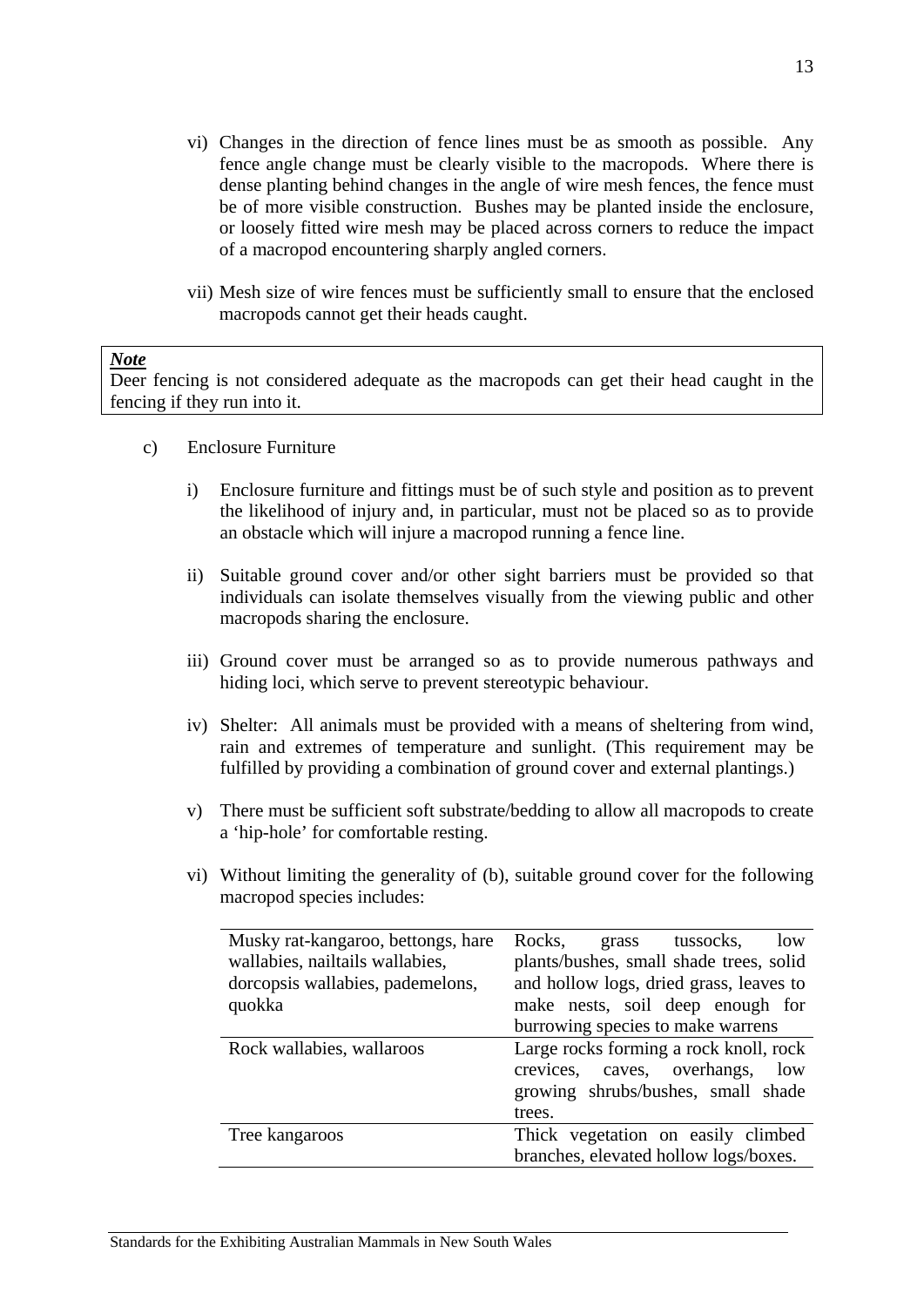| Other species | Shade trees - add smaller trees, bushes |
|---------------|-----------------------------------------|
|               | for eastern grey kangaroos.             |

vii) Enclosures for tree kangaroos must include trees that they can climb or roughbarked naturalistic climbing structures. (These may also be provided for musky rat kangaroos and rock wallabies.)

There must be 15 lineal metres of climbing structure/tree for each tree kangaroo. Tree kangaroos must be able to attain height of at least 2.5m. Enclosure boundaries must be sufficiently distant from trees and climbing structures to prevent tree kangaroos from jumping out.

The requirement for naturalistic climbing structures must be met by providing a selection of stout, forked branches, low vertical logs and inclined branches to ensure a variety of arboreal pathways.

- 2) Compatibility
	- a) Macropod species noted for interspecific aggression must not be held together in the same enclosure.
	- b) If an individual macropod is being continually stressed by the aggression of other animals in the enclosure, it must be removed from that enclosure.
	- c) An additional 25% of the area listed in Clause 15 must be added to the enclosure size for each extra adult female.
	- d) An additional 50% of the area listed in Clause 15 must be added to the enclosure size for each extra adult male.
	- e) Where visitors are permitted to go into an enclosure with macropods, there must be an area, which at least meets the minimum size requirements for holding yards and which is designated off limits to the visitors so the enclosed macropods may escape unwanted visitor attention.
- 3) Nutrition
	- a) There must be food available in addition to the vegetation growing in the enclosure.
	- b) Omnivorous species (potoroos, bettongs and musky rat-kangaroo) must be provided with the opportunity to obtain animal-based food appropriate to the species in addition to vegetation-based food.
	- c) Food must be placed above the substrate in suitable food containers. The enclosure must have facilities for placing the food containers under shelter to ensure the provision of unspoiled food.
	- d) The number of feeders and waterers and the available space at feeders and waterers must be sufficient to ensure easy access to food and water by each individual. Food must be available to tree kangaroos at or above ground level.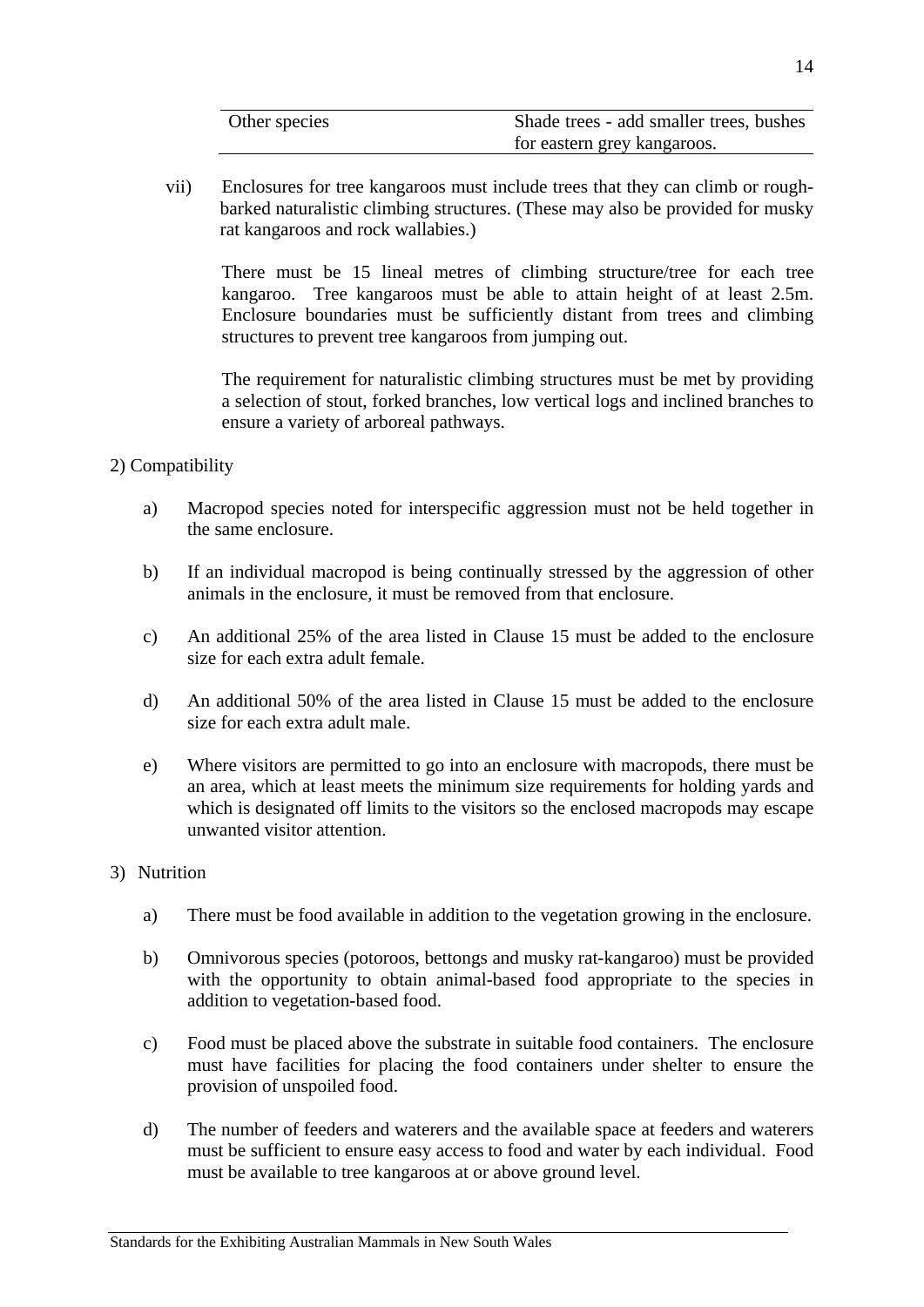- e) Suitable fibrous material must be a component of macropod diet except for those omnivorous species, which do not require it (potoroos, bettongs).
- f) Dry food containers (pellets) must be kept clean, dry and free from pellet dust accumulation.

#### 4) Transport

a) Material for Container

- i) For transport trips of less than 24 hours duration, macropods must, wherever possible, be transported in suspended bags made of hessian or similar open-weave material.
- ii) Where this is not possible, or for transport trips greater than 24 hours duration, the macropods must be transported in a container constructed from fibreboard, hardboard, wood/plywood, or other appropriate material to the design requirements of 4b below.

#### b) Design

i) Framework must be 20mm x 20mm light timber for macropods weighing less than 20kg.

Framework must be of 25mm x 25mm light timber for macropods weighing more than 20kg.

Macropod transport containers must not have internal framing.

- ii) Bottom and fixed sides must be of 6mm (13mm for macropods weighing more than 20kg) plywood glued and screwed. Macropod transport containers must not have slatted floors.
- iii) The end is to be closed by a sliding door of 6mm (13mm for macropods weighing more than 20kg) plywood which, once in place, must be secured by screws at each end.
- iv) The ceiling must not be solid. It must consist of flexible chicken wire mesh, padded on the underside with hessian to protect the animal's head should the animal become agitated and jump.
- v) The container must be large enough for the animals to turn around, to lie and to stand comfortably. Dimensions must not exceed these criteria as no room for exercise is needed and animals may hurt themselves if too much room is provided.
- vi) A transport container for macropods must not allow the entry of light, except through ventilation holes. The ventilation holes must be 5cm below the internal roof height and 5cm above absorbent material used on the floor of the container to prevent spillage. The ventilation holes of 15mm diameter must be pierced at no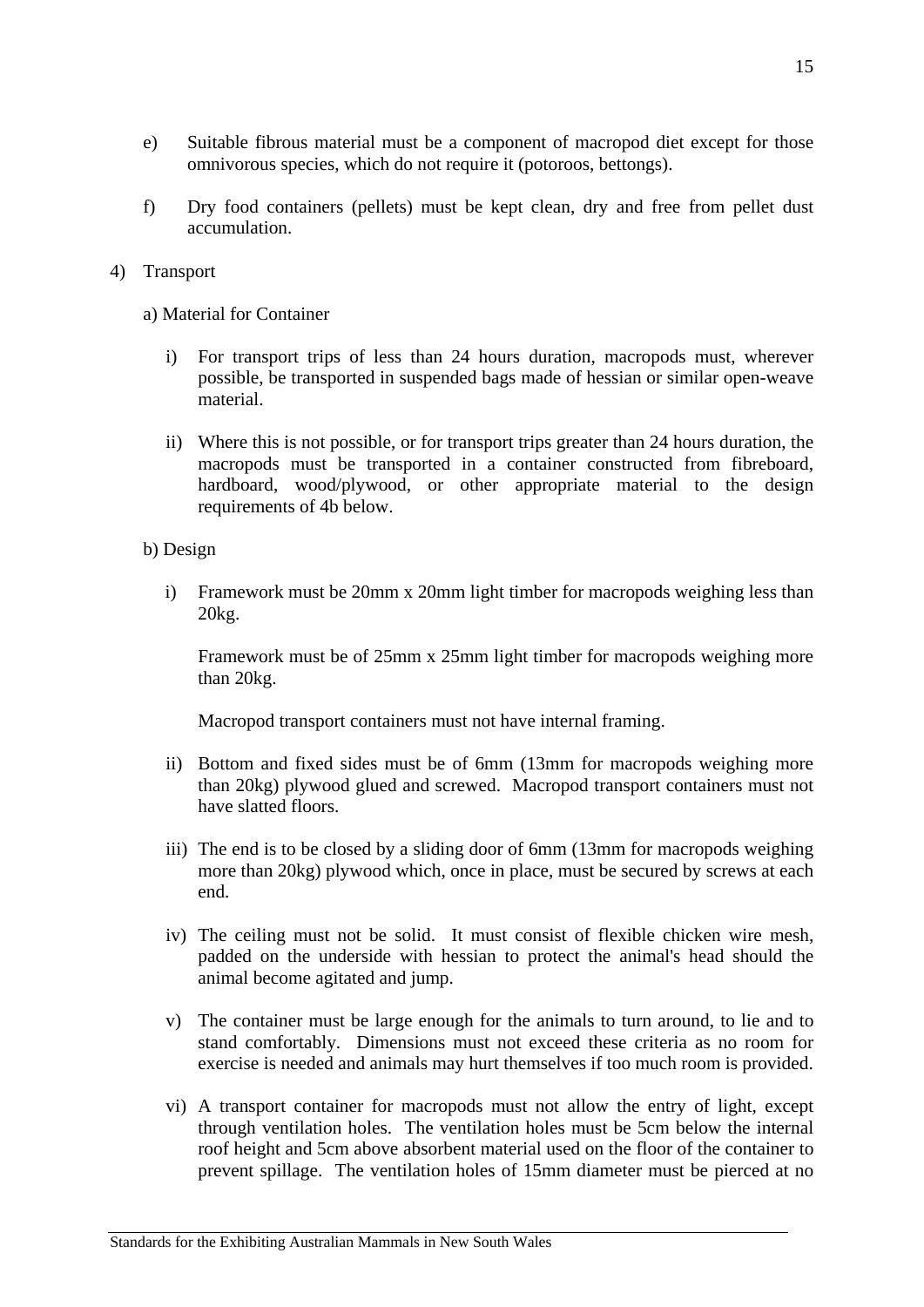greater than 10cm centres at the top and bottom of each side.

- <span id="page-17-0"></span>vii) Spacing blocks of 2.5cm must be fixed to the outside of the box on all four sides.
- c) Sedation

All macropods must be appropriately sedated under the supervision of a registered veterinarian before being enclosed in transport containers.

5) Public Safety

Adult males of large macropod species and adult wallaroos of either sex or any other animals that are aggressive to humans must not be enclosed in walk-through enclosures.

#### *Note*

Due to concerns over finding new homes for the large species of macropods in the event of the closure of a park, it is recommended that no more than 50 individuals of the large species of macropods be held at any one time.

#### **Clause 12** Bats

- 1) Natural light must be provided for flying foxes as they are very active during the day and have excellent sight.
- 2) Flying foxes must be given opportunities to bask in the sun. They must also be provided with adequate shading, which can be achieved with shade cloth or vegetation.
- 3) Adequate climbing opportunities must be provided for all bats.

#### *Note*

Climbing opportunities can be in the form of the wire cage itself if held outdoors and/or, in the case of megachiropterans, provided by establishing an extensive network of branches, natural or artificial vines, vinyl coated wire (2.5cm diameter) hung from the ceiling, or thick rope (though this is difficult to clean). Care should be taken with branches and other climbing apparatus to make sure that the animals still have room to fly and that the branches are not sharp enough to cause wing tears. All climbing apparatus should extend to the ground as all bats fall to the ground on occasion. This allows them to easily climb back up to the roof or higher areas of the enclosure.

- 4) The enclosure walls and roosting areas must be non-abrasive to avoid injury, ideally sealed and able to withstand regular cleaning.
- 5) Flying-foxes must not be held as solitary animals due to their social nature.
- 6) Flying-foxes must be provided with enough room to fully stretch both wings and be able to make short flights.
- 7) Each bat exhibit must be provided with multiple feed stations, which must be appropriately spread throughout the exhibit due to the aggressive behaviour shown between bats over food.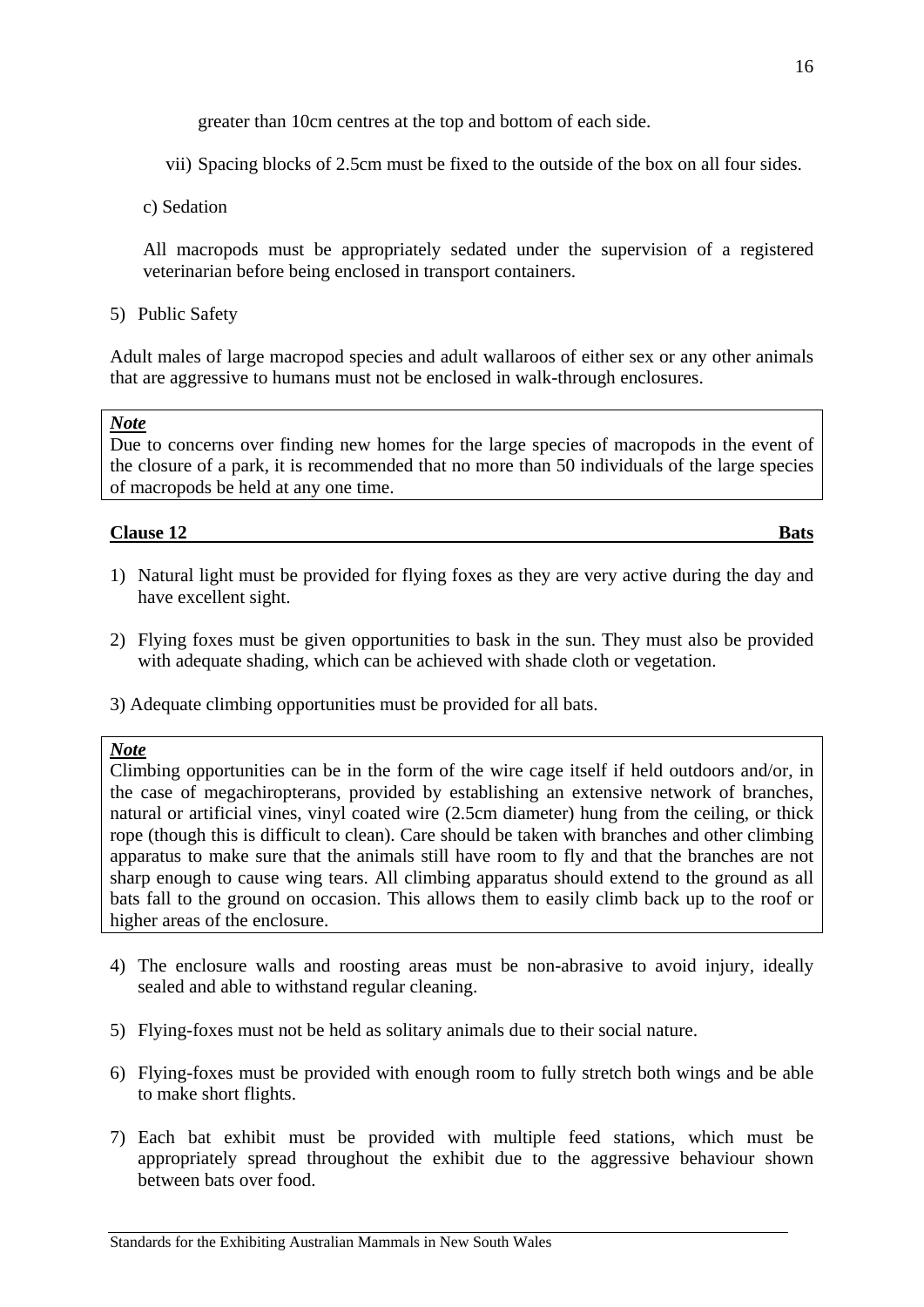- <span id="page-18-0"></span>8) The viewing area can be made of glass or have a stand off barrier if viewing through wire. Walk through enclosures are not advised due to the potential transmission of the zoonotic Australian Bat Lyssavirus, which is known to be fatal to humans.
- 9) All staff involved with handling bats of any species must be vaccinated against the Australian Bat Lyssavirus with the rabies vaccine.

| <b>Clause 13</b> | D.<br>Rodents |
|------------------|---------------|
|                  |               |

- 1) The enclosure needs to be constructed of non-chewable material such as tin or metal.
- 2) Crevices, small holes or hollows that a keeper cannot access must be avoided.
- 3) Arboreal species such as tree rats, fawn-footed melomys and prehensile-tailed rats must be given usable vertical space (1.5 to 2.0m high) by the provision of branches to climb.
- 4) Stick-nest rats must be given branches for the building of stick nests, which provide significant behavioural enrichment.
- 5) Loose pebbles must also be provided for pebble mound mice.

Desert rodents (such as most of the hopping mice, some Pseudomys and some rock rats) can readily be held in displays with a substrate of sand and rocks with grass tussocks. The rock rats prefer to move over quiet substrates and will avoid dried leaf litter in favour of rocks so this should be included within the exhibit design. Some species such as long-haired rats and *Pseudomys* have well developed underground tunnels in the wild so displays could make use of this and represent a cut away version of a tunnel system in their display.

- 6) Water rats must be provided with a pool of water at least  $2m^2$  x 50cm deep for swimming, so they can utilise their significant swimming skills, which they display during foraging and play.
- 7) All rodents must be given the opportunity to chew/gnaw firm objects such as branches and nuts to maintain healthy teeth.

#### *Note*

Nesting areas should ideally be provided for all small species of rodents to allow them somewhere to retreat to sleep, raise young and feed. Although nest boxes can be provided, other less elaborate apparatus can be used, especially for the smaller species, including plastic or thick cardboard tubes, hollow logs, pieces of bark, cardboard boxes and shredded paper. If plastic tubes are used, ensure they are of a large enough diameter to allow airflow or perforate them with small holes. Obviously artificial items should be reserved for off-exhibit areas.

#### **Clause 14 Dingo**

- 1) Exhibit Construction
	- a) The exhibit must provide structural complexity. This must include: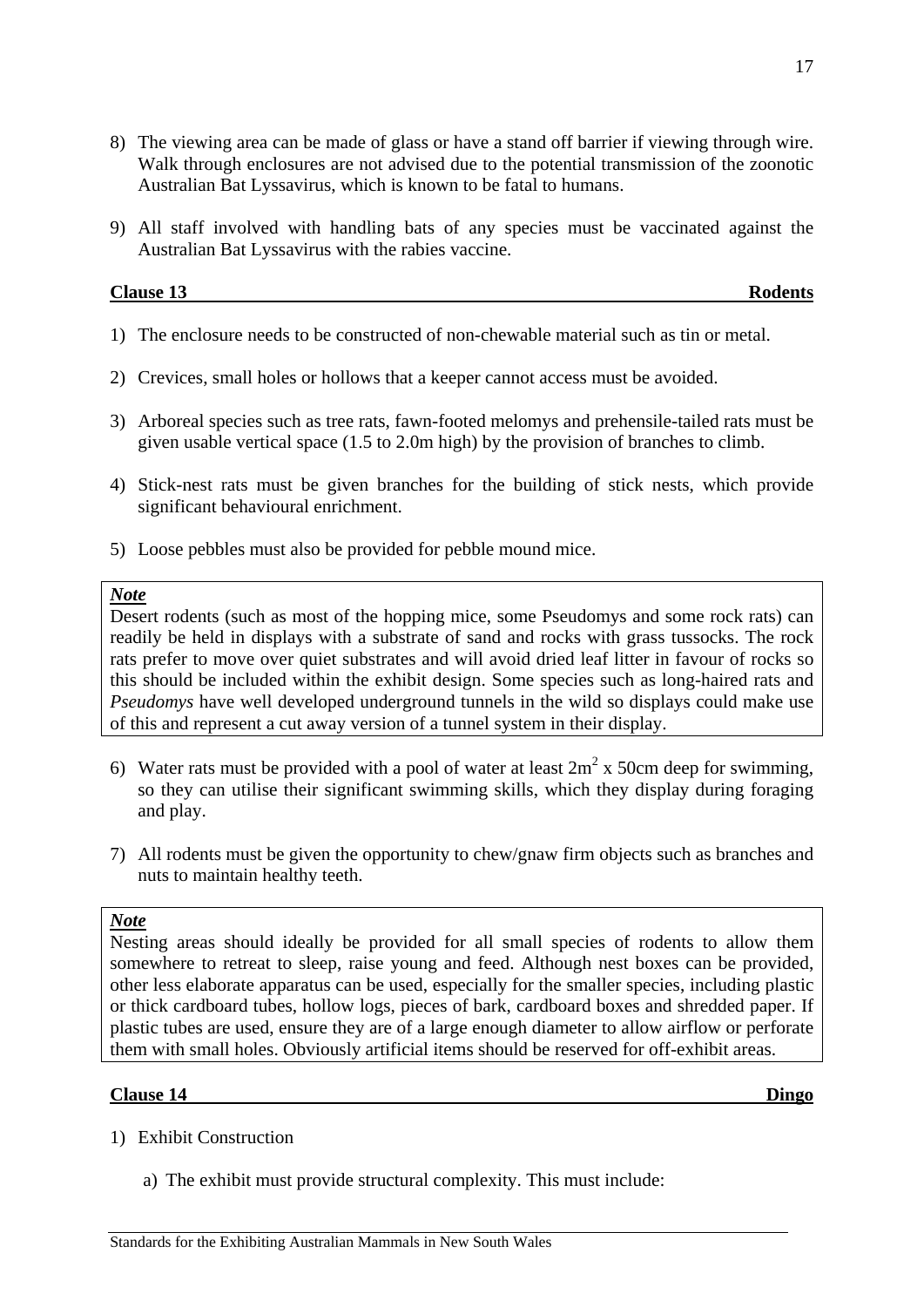- <span id="page-19-0"></span>i) climbing opportunities such as large rocks and large horizontal trees; and
- ii) undulations in soil topography; and
- iii) vegetation such as trees, grass and shrubs.
- b) Moats can be used with the following minimum requirements:
	- i) wall extends at least one metre above water surface; and
	- ii) water depth must not allow dingoes to stand at the base of the wall; and
	- iii) moat width must be at least 1.8m.
- c) Fence height must be at least 2.5 metres with an additional inhang of at least 0.5m that is at an angle of  $35-45^\circ$ .
- d) An adjoining holding yard of at least  $25m^2$  must be provided for up to four animals.

Ideally if more than two animals are held the holding yard should be divided into two to allow adequate separation of animals during feeding.

- 2) Social behaviour
	- a) Dingoes can be held in pairs or family groups.
	- b) Dingoes must not be held by themselves, except during treatment or while another animal is being sought.
	- c) Opportunities must be provided to allow subordinate dingoes to retreat from aggression of more dominant dingoes.

**Clause 15** Spatial requirements

- 1) Australian mammals must be provided with enclosures no smaller than those listed in Table 1. As a general rule the lengths and hence enclosure sizes are based on a ratio of the typical body size of the genus and their general mobility.
- 2) The minimum enclosure size for a long-term holding enclosure for a species is the same as the minimum exhibit size for that species.
- 3) Where an enclosure contains more than one species, the minimum enclosure area is the sum of the minimum areas that would otherwise be required for each species.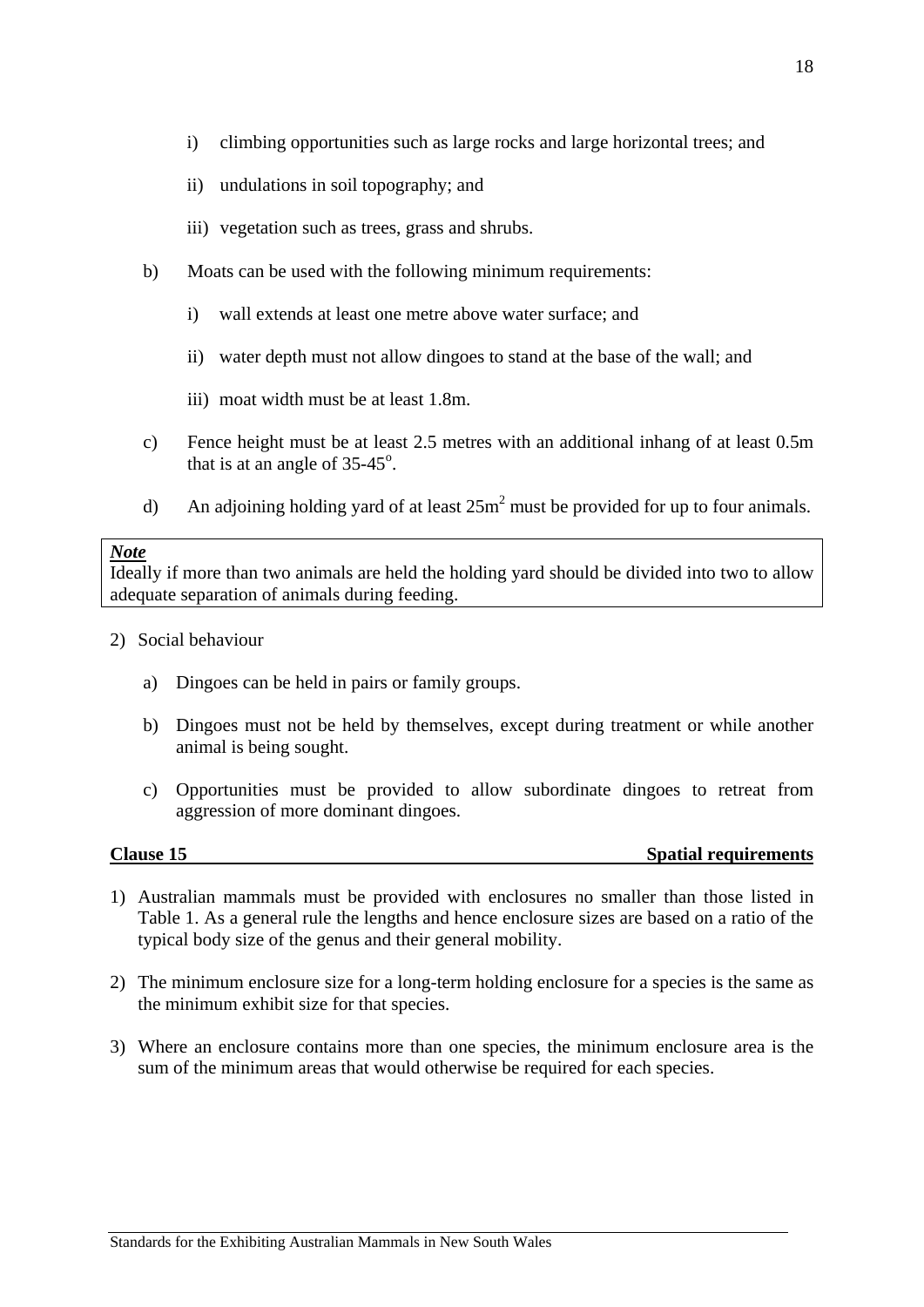| <b>Genus</b>                  | <b>Common Name</b>            | <b>Head-Body</b><br>Length<br>(cm) <sup>1</sup> | <b>Total</b><br>Length<br>(cm) | <b>Minimum</b><br><b>Enclosure</b><br>Area (m <sup>2</sup> ) | <b>Minimum</b><br><b>Enclosure</b><br>Height (cm) | <b>Additional Floor</b><br><b>Area for Each</b><br>Extra Animal (m) |
|-------------------------------|-------------------------------|-------------------------------------------------|--------------------------------|--------------------------------------------------------------|---------------------------------------------------|---------------------------------------------------------------------|
| <b>Platypus</b>               |                               |                                                 |                                |                                                              |                                                   |                                                                     |
| Ornithorhynchus               | Platypus                      | 36                                              | 50                             | $6.00$ (water)                                               | 100                                               | $2.00 \times 2.00$                                                  |
| Echidna                       |                               |                                                 |                                |                                                              |                                                   |                                                                     |
| Tachyglossus                  | Echidna                       | 40                                              | 40                             | 16.00                                                        | 90                                                | $2.00 \times 2.00$                                                  |
| <b>Carnivorous Marsupials</b> |                               |                                                 |                                |                                                              |                                                   |                                                                     |
| Dasycercus                    | Mulgara                       | 17                                              | 35                             | 4.00                                                         | 60                                                | $0.40 \times 0.40$                                                  |
| Dasykaluta                    | Dasykaluta                    | 11                                              | 18                             | 0.25                                                         | 40                                                | $0.20 \times 0.20$                                                  |
| Dasyuroides                   | Kowari                        | 17                                              | 48                             | 8.00                                                         | 60                                                | $0.40 \times 0.40$                                                  |
| Dasyurus - Small              | Northern Quoll                | 30                                              | 60                             | 15.00                                                        | 240                                               | $2.00 \times 2.00$                                                  |
| Dasyurus - Medium             | Eastern/Western Quoll         | 45                                              | 80                             | 20.00                                                        | 240                                               | $2.50 \times 2.50$                                                  |
| Dasyurus - Large              | Spotted-tailed Quoll          | 75                                              | 130                            | 30.00                                                        | 240                                               | $3.00 \times 3.00$                                                  |
| Parantechinus                 | Dibbler                       | 12                                              | 24                             | 2.25                                                         | 50                                                | $0.25 \times 0.25$                                                  |
| Pseudantechinus               | Antechinus                    | 10                                              | 18                             | 0.25                                                         | 40                                                | $0.20 \times 0.20$                                                  |
| Sarcophilus                   | <b>Tasmanian Devil</b>        | 65                                              | 90                             | 30.00                                                        | 120                                               | 3.00 x 3.00                                                         |
| <b>Antechinus</b>             | Antechinus                    | 14                                              | 26                             | 0.25                                                         | 30                                                | $0.25 \times 0.25$                                                  |
| Phascogale                    | Phascogale                    | 22                                              | 45                             | 9.00                                                         | 200                                               | $1.00 \times 1.00$                                                  |
| Planigale                     | Planigale                     | 10                                              | 18                             | 0.25                                                         | 40                                                | $0.25 \times 0.25$                                                  |
| Ningaui                       | Ningaui                       | 7                                               | 14                             | 0.25                                                         | 40                                                | $0.25 \times 0.25$                                                  |
| Antechinomys                  | Kultarr                       | 9                                               | 21                             | 0.25                                                         | 40                                                | $0.25 \times 0.25$                                                  |
| Sminthopsis                   | Dunnart                       | 13                                              | 25                             | 0.25                                                         | 40                                                | $0.25 \times 0.25$                                                  |
| Notoryctes                    | Marsupial Mole                | 16                                              | 18                             | 1.00                                                         | 100                                               | $0.50 \times 0.50$                                                  |
| <b>Numbat</b>                 |                               |                                                 |                                |                                                              |                                                   |                                                                     |
| Myrmecobius                   | Numbat                        | 25                                              | 44                             | 15.00                                                        | 200                                               | $1.50 \times 1.50$                                                  |
| <b>Bandicoots</b>             |                               |                                                 |                                |                                                              |                                                   |                                                                     |
| <b>Isoodon</b>                | Bandicoot                     | 40                                              | 60                             | 16.00                                                        | 200                                               | $2.50 \times 2.50$                                                  |
| Perameles                     | Bandicoot                     | 35                                              | 165                            | 16.00                                                        | 200                                               | $2.50 \times 2.50$                                                  |
| <b>Macrotis</b>               | <b>Bilby</b>                  | 55                                              | 82                             | 25.00                                                        | 200                                               | 3.00 x 3.00                                                         |
| Echymipera                    | <b>Rufous Spiny Bandicoot</b> | 40                                              | 50                             | 16.00                                                        | 200                                               | $2.50 \times 2.50$                                                  |
| Koala                         |                               |                                                 |                                |                                                              |                                                   |                                                                     |
| Phascolarctos <sup>2</sup>    | Koala                         | 78                                              | 78                             | 12.00                                                        | 240                                               | $2.00 \times 2.00$                                                  |
| Wombats                       |                               |                                                 |                                |                                                              |                                                   |                                                                     |
| Lasiorhinus                   | Hairy-nosed Wombat            | 100                                             | 103                            | 45.00                                                        | 120                                               | $3.00 \times 3.00$                                                  |
| Vombatus                      | Common Wombat                 | 100                                             | 105                            | 45.00                                                        | 120                                               | $3.00 \times 3.00$                                                  |
| <b>Possums and Gliders</b>    |                               |                                                 |                                |                                                              |                                                   |                                                                     |
| <b>Burramys</b>               | Mountain Pygmy<br>Possum      | 11                                              | 25                             | 1.00                                                         | 100                                               | $0.3 \times 0.3$                                                    |
| Cercartetus                   | Pygmy possum                  | 11                                              | 25                             | 1.00                                                         | 100                                               | $0.3 \times 0.3$                                                    |

### **Table 1. Minimum enclosure sizes required for up to two animals of each genus of Australian mammals.**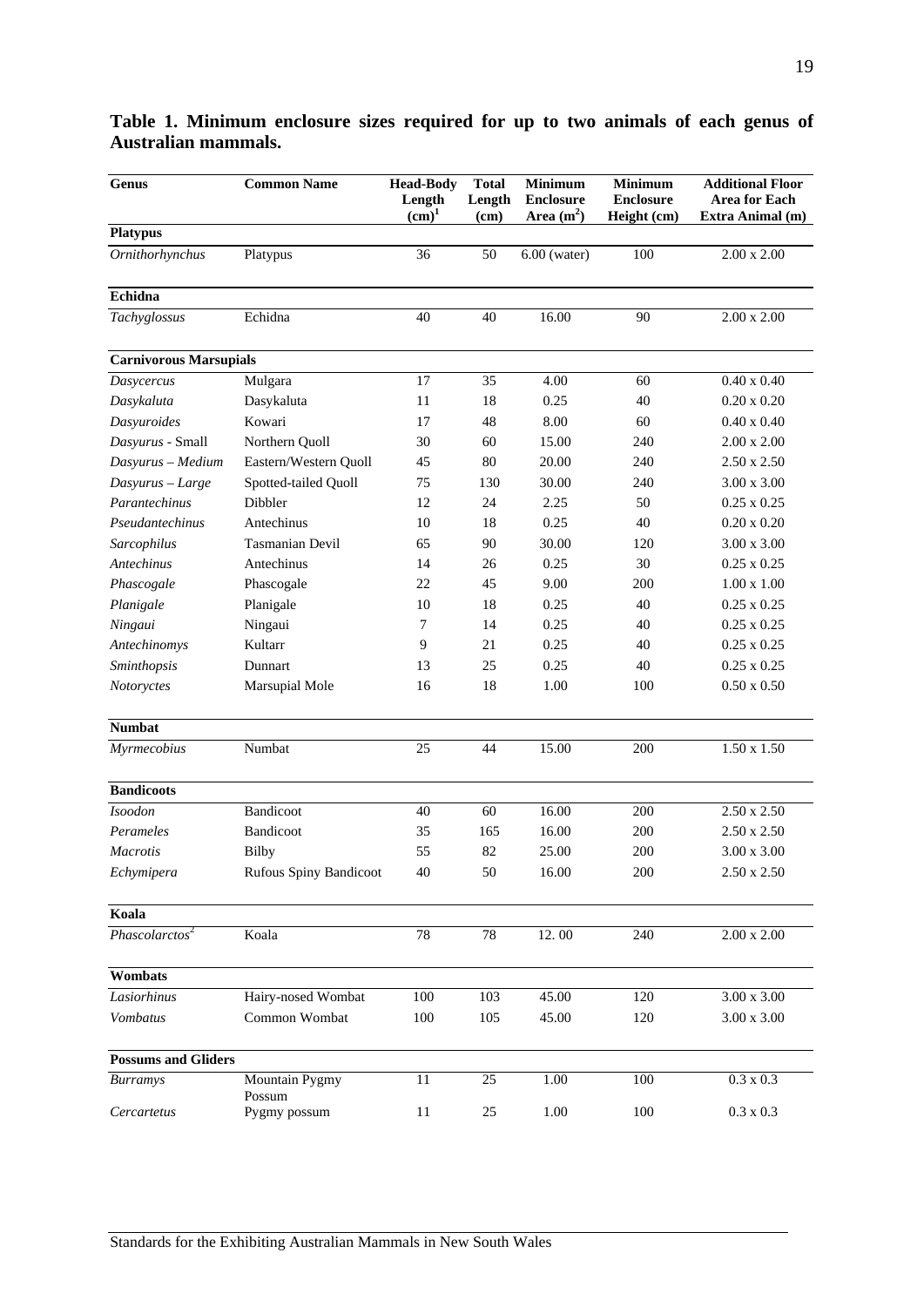| Genus                    | <b>Common Name</b>          | <b>Head-Body</b>            | <b>Total</b>    | <b>Minimum</b>                   | <b>Minimum</b>                  | <b>Additional Floor</b>                  |
|--------------------------|-----------------------------|-----------------------------|-----------------|----------------------------------|---------------------------------|------------------------------------------|
|                          |                             | Length<br>(cm) <sup>1</sup> | Length          | <b>Enclosure</b><br>Area $(m^2)$ | <b>Enclosure</b><br>Height (cm) | <b>Area for Each</b><br>Extra Animal (m) |
| Dactylopsila             | <b>Striped Possum</b>       | 26                          | (cm)<br>59      | 9.00                             | 300                             | 2.0 x 2.0                                |
| Gymnobelideus            | Leadbeater's Possum         | 16                          | 33              | 8.00                             | 300                             | 2.0 x 2.0                                |
| Petaurus - small         | Sugar Glider                | 17                          | 36              | 8.00                             | 300                             | $1.0 \ge 1.0$                            |
| <i>Petaurus</i> - medium | Squirrel/Mahogany<br>Glider | 25                          | 60              | 10.00                            | 300                             | $1.5 \times 1.5$                         |
| Petaurus - large         | Yellow-bellied Glider       | 28                          | 72              | 12.00                            | 300                             | $2.0 \times 2.0$                         |
| Hemibelideus             | Lemuroid Ringtail           | 34                          | 68              | 8.00                             | 300                             | 2.0 x 2.0                                |
| Petauroides              | Possum<br>Greater Glider    | 45                          | 95              | 8.00                             | 300                             | $2.0 \times 2.0$                         |
| Petropseudes             | Rock-ringtail Possum        | 38                          | 62              | 8.00                             | 300                             | 2.0 x 2.0                                |
| Pseudocheirus            | <b>Ringtail Possum</b>      | 40                          | 80              | 8.00                             | 300                             | $2.0 \times 2.0$                         |
| Pseudochirops            | Green Ringtail              | 34                          | 67              | 8.00                             | 300                             | 2.0 x 2.0                                |
| Pseudochirulus           | <b>Ringtail Possum</b>      | 40                          | 76              | 8.00                             | 300                             | 2.0 x 2.0                                |
| <b>Tarsipes</b>          | Honey Possum                | 9                           | 19              | 1.00                             | 100                             | $0.3 \times 0.3$                         |
| <b>Acrobates</b>         | Feathertail Glider          | $\,8\,$                     | 16              | 1.00                             | 100                             | $0.3 \times 0.3$                         |
| Spilocuscus              | <b>Spotted Cuscus</b>       | 58                          | 101             | 12.25                            | 300                             | 2.0 x 2.0                                |
| Phalanger                | Cuscus                      | 40                          | 75              | 12.25                            | 300                             | 2.0 x 2.0                                |
| Trichosurus              | <b>Brushtail Possum</b>     | 55                          | 95              | 12.25                            | 300                             | 2.0 x 2.0                                |
| Wyulda                   | Scaly-tailed Possum         | 40                          | 70              | 12.25                            | 300                             | 2.0 x 2.0                                |
|                          |                             |                             |                 |                                  |                                 |                                          |
| <b>Macropods</b>         |                             |                             |                 |                                  |                                 |                                          |
| Hypsiprymnodon           | Musky Rat-kangaroo          | $\overline{27}$             | $\overline{43}$ | 15.00                            | 200                             | $2.25 \times 2.25$                       |
| Aepyprymnus              | <b>Rufous Bettong</b>       | 39                          | 77              | 15.00                            | 200                             | 2.25 x 2.25                              |
| Bettongia                | Bettong                     | 40                          | 74              | 15.00                            | 200                             | $2.25 \times 2.25$                       |
| Potorous                 | Potoroo                     | 41                          | 74              | 15.00                            | 200                             | 2.25 x 2.25                              |
| Dendrolagus              | Tree Kangaroo               | 75                          | 155             | 40.00                            | 200                             | 3.20 x 3.20                              |
| Dorcopsis                | <b>Forest Wallabies</b>     | 70                          | 40              | 60.00                            | 200                             | $4.50 \times 4.50$                       |
| Lagorchestes             | Hare-wallaby                | 47                          | 96              | 20.00                            | 200                             | 3.20 x 3.20                              |
| Lagostrophus             | <b>Banded Hare Wallaby</b>  | 45                          | 85              | 20.00                            | 200                             | 3.20 x 3.20                              |
| $Macropus - small3$      | Wallaby                     | 70                          | 125             | 30.00                            | 200                             | 3.20 x 3.20                              |
| $Macropus - medium4$     | Wallaby                     | 90                          | 170             | 60.00                            | 200                             | $4.50 \times 4.50$                       |
| $Macropus - large5$      | Kangaroo                    | 120                         | 220             | 250.00                           | 200                             | 5.50 x 5.50                              |
| Onychogalea              | Nailtail Wallaby            | 70                          | 133             | 40.00                            | 200                             | 3.20 x 3.20                              |
| Peradorcas               | Rock-wallaby                | 32                          | 65              | 40.00                            | 200                             | 3.20 x 3.20                              |
| Petrogale                | Rock-wallaby                | 64                          | 126             | 40.00                            | 200                             | 3.20 x 3.20                              |
| Setonix                  | Quokka                      | 54                          | 84              | 30.00                            | 200                             | 3.20 x 3.20                              |
| Thylogale                | Pademelon                   | 60                          | 108             | 40.00                            | 200                             | 3.20 x 3.20                              |
| Wallabia                 | Swamp Wallaby               | 84                          | 170             | 60.00                            | 200                             | 4.50 x 4.50                              |
| <b>Bats</b>              |                             |                             |                 |                                  |                                 |                                          |
| Macroglossus             | Blossom-bat                 | $\sqrt{6}$                  | $\sqrt{6}$      | 4.00                             | 240                             | $1.00 \ge 1.00$                          |
| Syconycteris             | Blossom-bat                 | 6                           | 6               | 4.00                             | 240                             | $1.00\ge1.00$                            |
| Nyctimene                | Tube-nosed Bat              | 10                          | 12              | 9.00                             | 240                             | $1.50 \times 1.50$                       |
| Dobsonia                 | Bare-backed Flying Fox      | 30                          | 33              | 15.00                            | 300                             | $1.50 \times 1.50$                       |
| Pteropus                 | Flying-fox                  | 29                          | 29              | 15.00                            | 300                             | $1.50 \times 1.50$                       |
| Macroderma               | Ghost Bat                   | 13                          | 13              | 9.00                             | 240                             | $1.50 \times 1.50$                       |
| Rhinolophidae            | Horseshoe-bat               | 6                           | 10              | 1.00                             | 150                             | $0.50 \ge 0.50$                          |
| Hipposideridae           | Leafnosed-bat               | 8                           | 12              | 1.00                             | 150                             | $0.50 \times 0.50$                       |
| Emballonuridae           | Sheathtail-bat              | 10                          | 14              | 1.00                             | 150                             | $0.50 \ge 0.50$                          |
| Molossidae               | Freetail-bat                | 9                           | 13              | 1.00                             | 150                             | $0.50 \ge 0.50$                          |
| Vespertilionidae         | Vespertilionid Bat          | 6                           | 10              | 1.00                             | 150                             | $0.50\ge0.50$                            |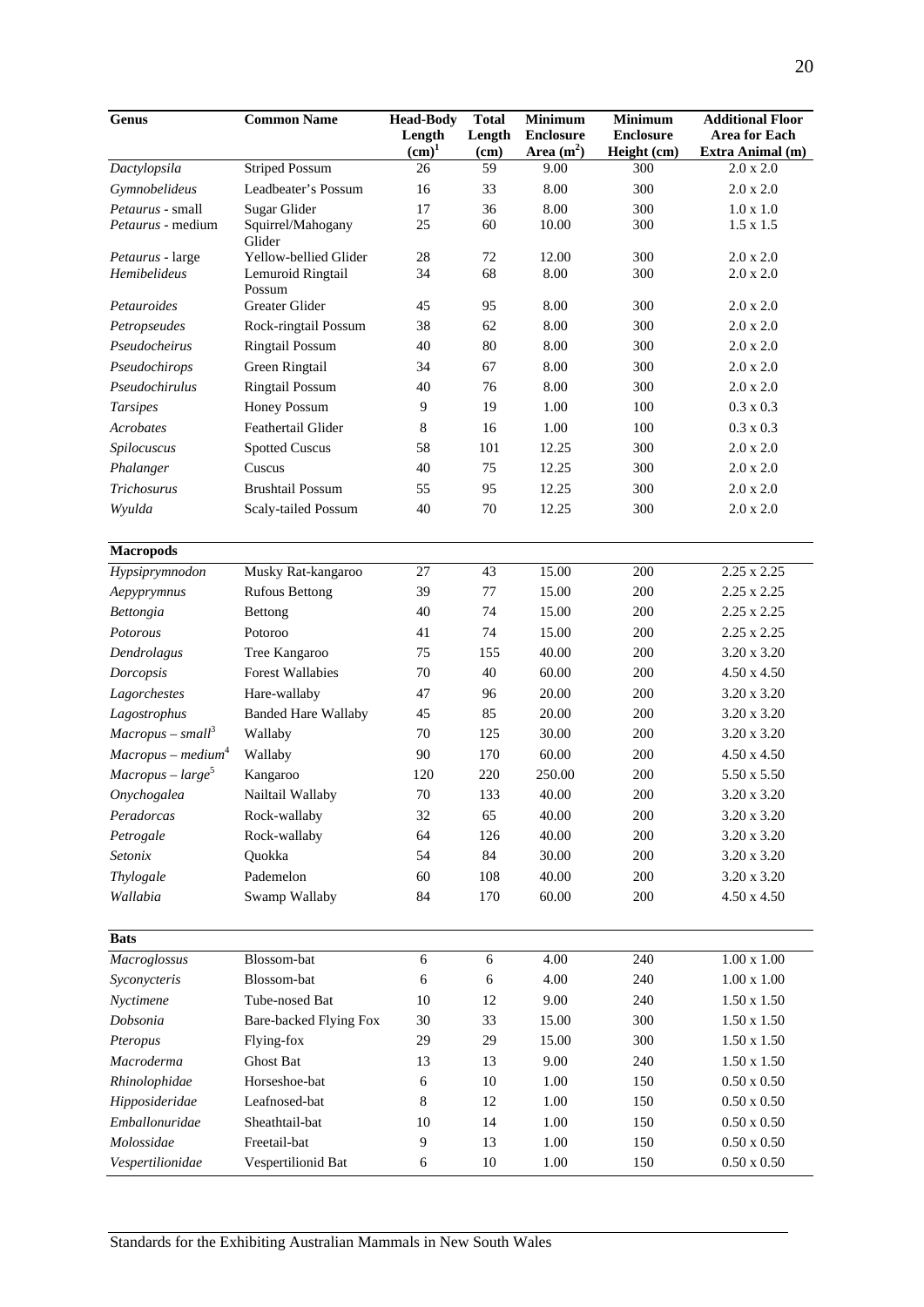<span id="page-22-0"></span>

| Genus             | <b>Common Name</b>        | <b>Head-Body</b><br>Length<br>(cm) <sup>1</sup> | <b>Total</b><br>Length<br>(cm) | <b>Minimum</b><br><b>Enclosure</b><br>Area $(m^2)$ | <b>Minimum</b><br><b>Enclosure</b><br>Height (cm) | <b>Additional Floor</b><br><b>Area for Each</b><br>Extra Animal (m) |
|-------------------|---------------------------|-------------------------------------------------|--------------------------------|----------------------------------------------------|---------------------------------------------------|---------------------------------------------------------------------|
| <b>Rodents</b>    |                           |                                                 |                                |                                                    |                                                   |                                                                     |
| Conilurus         | <b>Tree Rat</b>           | 26                                              | 50                             | 2.25                                               | 150                                               | $0.75 \times 0.75$                                                  |
| Leggadina         | <b>Short-tailed Mouse</b> | 10                                              | 17                             | 0.25                                               | 40                                                | $0.25 \times 0.25$                                                  |
| Leporillus        | <b>Stick-nest Rat</b>     | 26                                              | 44                             | 4.00                                               | 100                                               | $1.00 \times 1.00$                                                  |
| <b>Mastacomys</b> | <b>Broad-toothed Rat</b>  | 17                                              | 30                             | 0.56                                               | 40                                                | $0.40 \times 0.40$                                                  |
| Mesembriomys      | Tree Rat                  | 30                                              | 59                             | 6.00                                               | 150                                               | $0.50 \times 0.50$                                                  |
| <b>Notomys</b>    | <b>Hopping Mouse</b>      | 14                                              | 29                             | 0.25                                               | 40                                                | $0.20 \times 0.20$                                                  |
| Pseudomys         | <b>Native Mouse</b>       | 12                                              | 24                             | 0.25                                               | 40                                                | $0.20 \times 0.20$                                                  |
| Zyzomys           | <b>Rock Rats</b>          | 19                                              | 34                             | 1.00                                               | 40                                                | $0.40 \times 0.40$                                                  |
| Hydromys          | <b>Water Rat</b>          | 37                                              | 69                             | 9.00                                               | 100                                               | $2.00 \times 2.00$                                                  |
| Xeromys           | False Water Rat           | 12                                              | 21                             | 1.00                                               | 40                                                | $0.50 \times 0.50$                                                  |
| Melomys           | Melomys                   | 20                                              | 37                             | 1.00                                               | 60                                                | $0.50 \times 0.50$                                                  |
| Uromys            | Tree Rat                  | 36                                              | 72                             | 6.00                                               | 150                                               | $1.00 \times 1.00$                                                  |
| Pogonomys         | Prehensile-tailed Rat     | 16                                              | 36                             | 1.00                                               | 150                                               | $0.50 \times 0.50$                                                  |
| Rattus            | Rats                      | 22                                              | 40                             | 1.00                                               | 40                                                | $0.50 \times 0.50$                                                  |
| <b>Dingo</b>      |                           |                                                 |                                |                                                    |                                                   |                                                                     |
| Canis lupus dingo | Dingo                     | 122                                             | 160                            | 220.00                                             | 250                                               | $6.60 \times 6.60$                                                  |

1 – Head-Body Length is measured from the tip of the nose to the base of the tail.

2 - Koala – dimensions given are for a totally enclosed enclosure. Open exhibits will require a larger floor area. The 240cm height listed is for totally enclosed enclosures.

3 *Macropus* Small – includes parma wallaby and tammar wallaby.

4 *Macropus* Medium – includes western brush wallaby, black-striped wallaby and red-necked wallaby.

5 *Macropus* Large – includes pretty-face wallaby, agile wallaby, eastern grey kangaroo, western grey kangaroo, common wallaroo, antilopine wallaroo, black wallaroo and red kangaroo.

## **Part 3 – Bibliography**

Archer, M. (Ed.) (1982) *Carnivorous Marsupials*. Surrey Beatty & Sons, Sydney.

Augee, M. & Gooden, B. (1997) *Echidnas of Australia and New Guinea*. University of New South Wales Press, Kensington.

Austin, M.A. (1997) *A Practical Guide to the Successful Hand Rearing of Tasmanian Marsupials*. Regal Publications, Melbourne.

Bach, C. (1998) *Birth Date Determination in Australasian Marsupials*. Australasian Regional Association of Zoological Parks and Aquaria, Sydney.

Barnard, S. (1995) *Bats in Captivity*. Basically Bats Wildlife Conservation Society, Morrow, Georgia. www.basicallybats.org/onlinebook/cover.htm

Duncan, A., Baker, G.B. & Montgomery, N. (Eds.) (1999) *The Action Plan for Australian Bats*. Natural Heritage Trust. National Parks and Wildlife Service, Canberra.

Flannery, T. (1994) *Possums of the World: A Monograph of the Phalangeroidea*. Geo Productions & the Australian Museum, Sydney.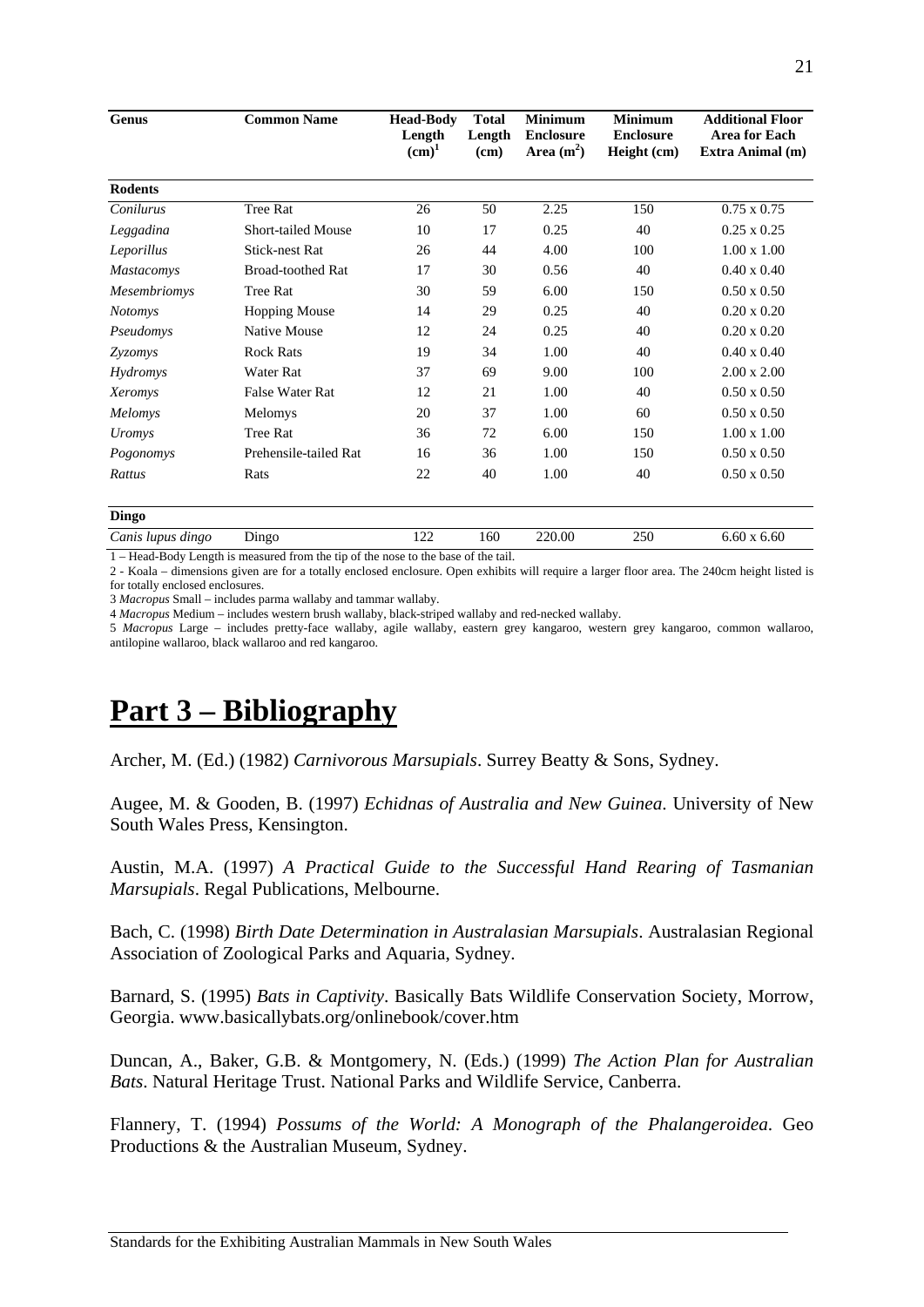Flannery, T. (1995) *The Mammals of New Guinea*. Reed Books, Sydney.

Goldingay, R.L. & Jackson, S.M. (Eds.) (2004) *The Biology of Australian Possums and Gliders*. Surrey Beatty & Sons, Sydney.

Grant, T. (1995) *The Platypus: A Unique Mammal*. Australian Natural History Series, NSWU Press, Sydney. 2nd Ed.

Grigg, G, Jarman, P. & Hume, I. (Eds.) (1989) *Kangaroos, Wallabies and Rat Kangaroos*. Volumes I & II. Surrey Beatty & Sons, Sydney.

Hall, L.S. & Richards, G. (2000) *Flying Foxes: Fruit Bats and Blossom Bats of Australia*. University of NSW Press, Sydney.

Hand, S.J. (Ed.) (1990) *Care and Handling of Australian Native Animals*. Surrey Beatty & Sons, Sydney.

Jackson, S.M. (2003) *Australian Mammals: Biology and Captive Management*. CSIRO Publishing, Melbourne.

Jones, M., Dickman, C. & Archer, M. (Eds.) (2003) *Predators with Pouches*. CSIRO Publishing, Melbourne.

Knight, C. (2004) *Koala Browse Plantation Guide*. ARAZPA, Sydney.

Kunz, H. (Ed.) (1988) *Ecological and Behavioural Methods for the Study of Bats*. Smithsonian Institute Press, Washington.

Lavery, H.J. (1985) *The Kangaroo Keepers*. University of Queensland Press, St Lucia.

Lee, A.K., Handasyde, K.A. & Sanson, G.D. (Eds.) (1991) *Biology of the Koala*. Surrey Beatty & Sons, Sydney.

Lee, A.K. (1995) *The Action Plan for Australian Rodents*. Australian Nature Conservation Agency. Endangered Species Program. Project Number 130. Canberra.

Lollar, A. & Schmidt-French, B. (1998) *Captive Care and Medical Reference for the Rehabilitation of Insectivorous Bats*. Bat World, Texas.

Martin, R. & Handasyde, K. (1999) *The Koala: Natural History, Conservation and Management*. Australian Natural History Series, NSWU Press, Sydney.

Maxwell, S., Burbidge, A.A. & Morris, K. (Eds.) (1996) *The 1996 Action Plan for Australian Marsupials and Monotremes*. Wildlife Australia. Endangered Species Program. Project Number 500. Canberra.

Mitchell-Jones, A.J. & McLeish, A.P. (2004) *The Bat Workers' Manual*. Joint Nature Conservation Committee, London.